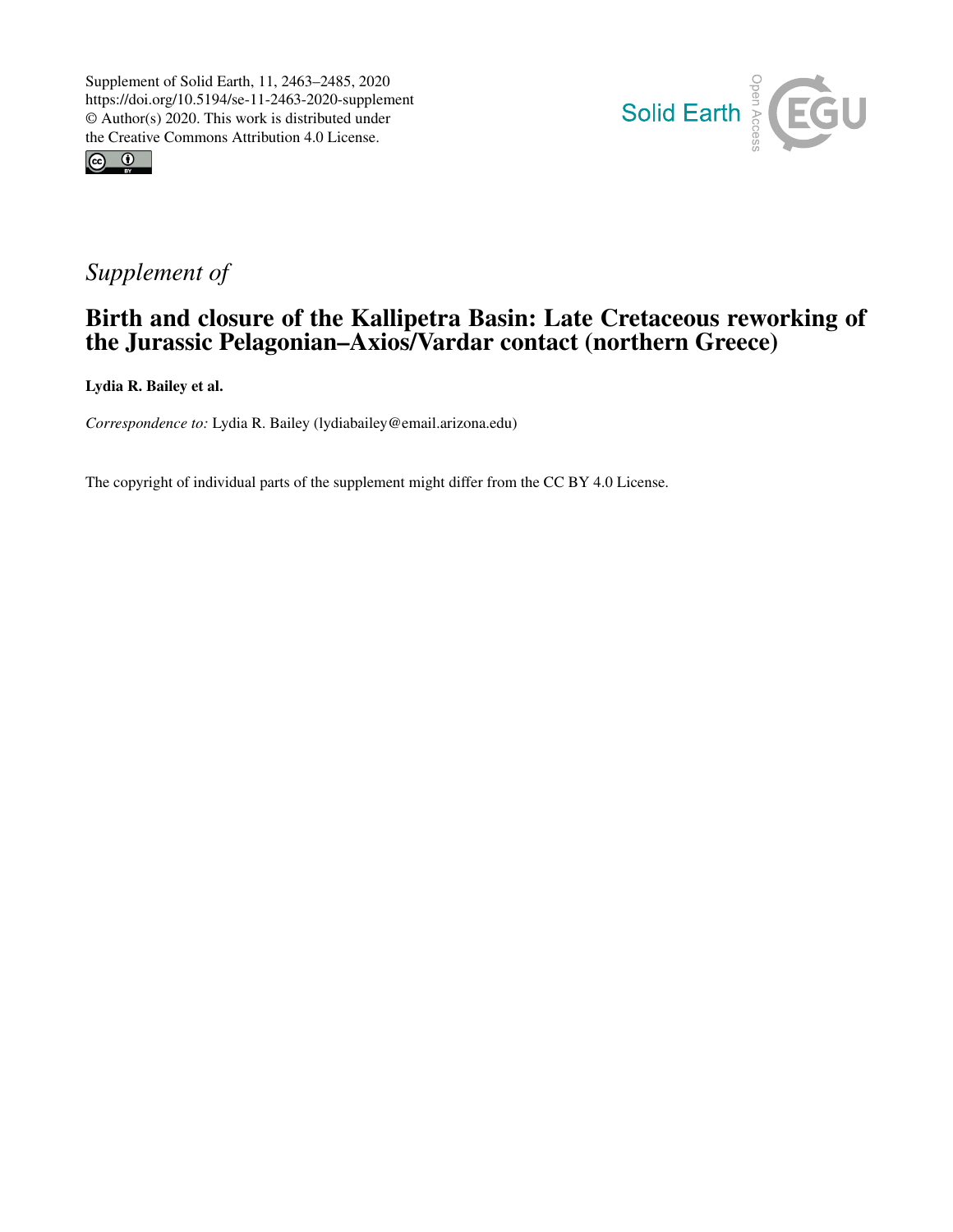## **Supplementary data**



**Figure S1: (a) Sample M2-TS1 Helvetoglobotruncana helvetica; (b) Sample M2-TS1 Dicarinella sp.; (c) Sample M2-TS2, 1 =**  Whiteinella, 2= radiolarian; (d) Sample M2-TS3 Whiteinella; (e) M2-TS3, 1 = Orbitolinid, 2 = Echinoderm.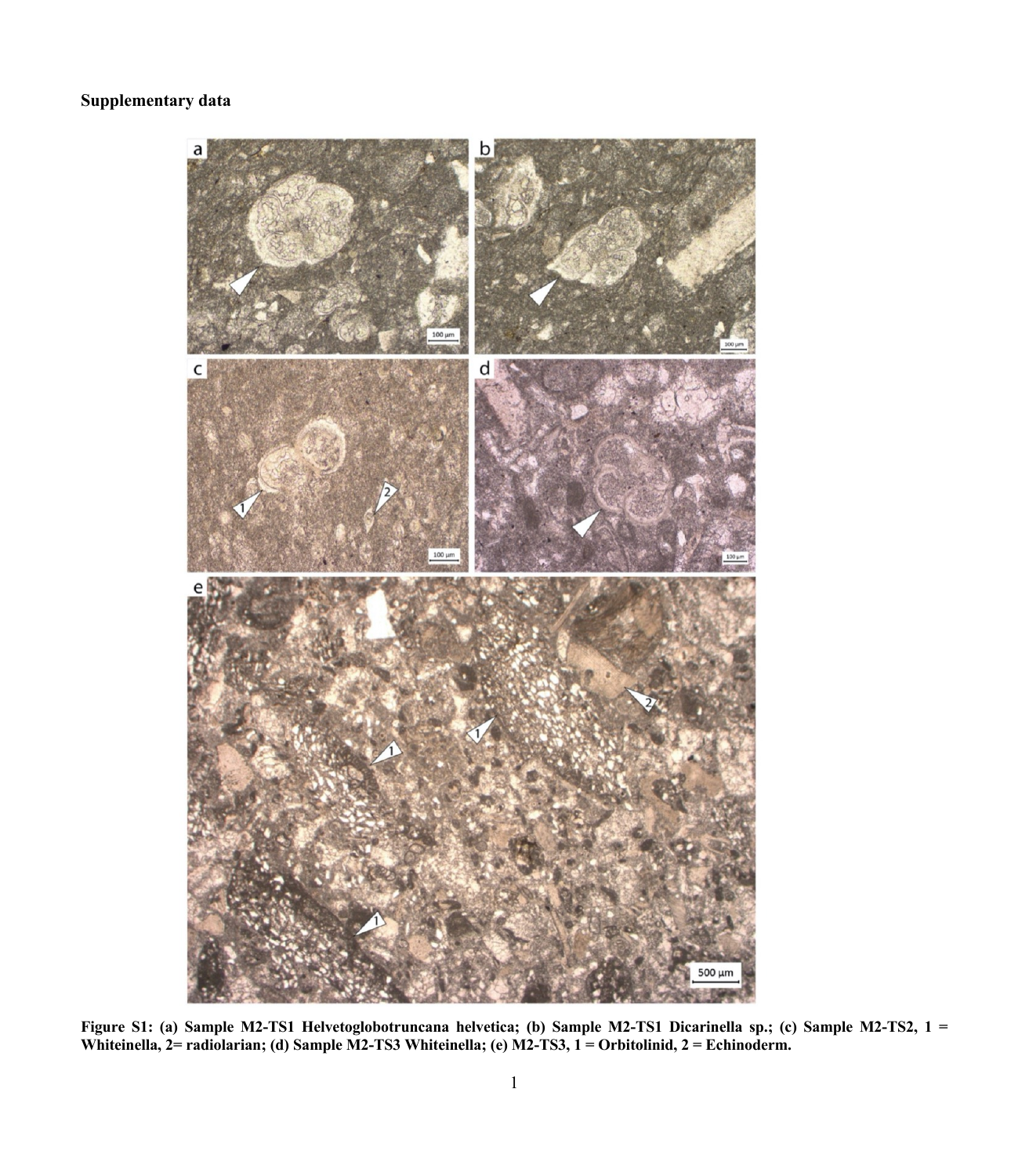

## Asomata M2 Section

5

**Figure S2: Biostratigraphic section M2 showing sample depths, observed foraminifera, and observed nannoplankton. Section taken from N40° 28' 53" E022° 13' 46".**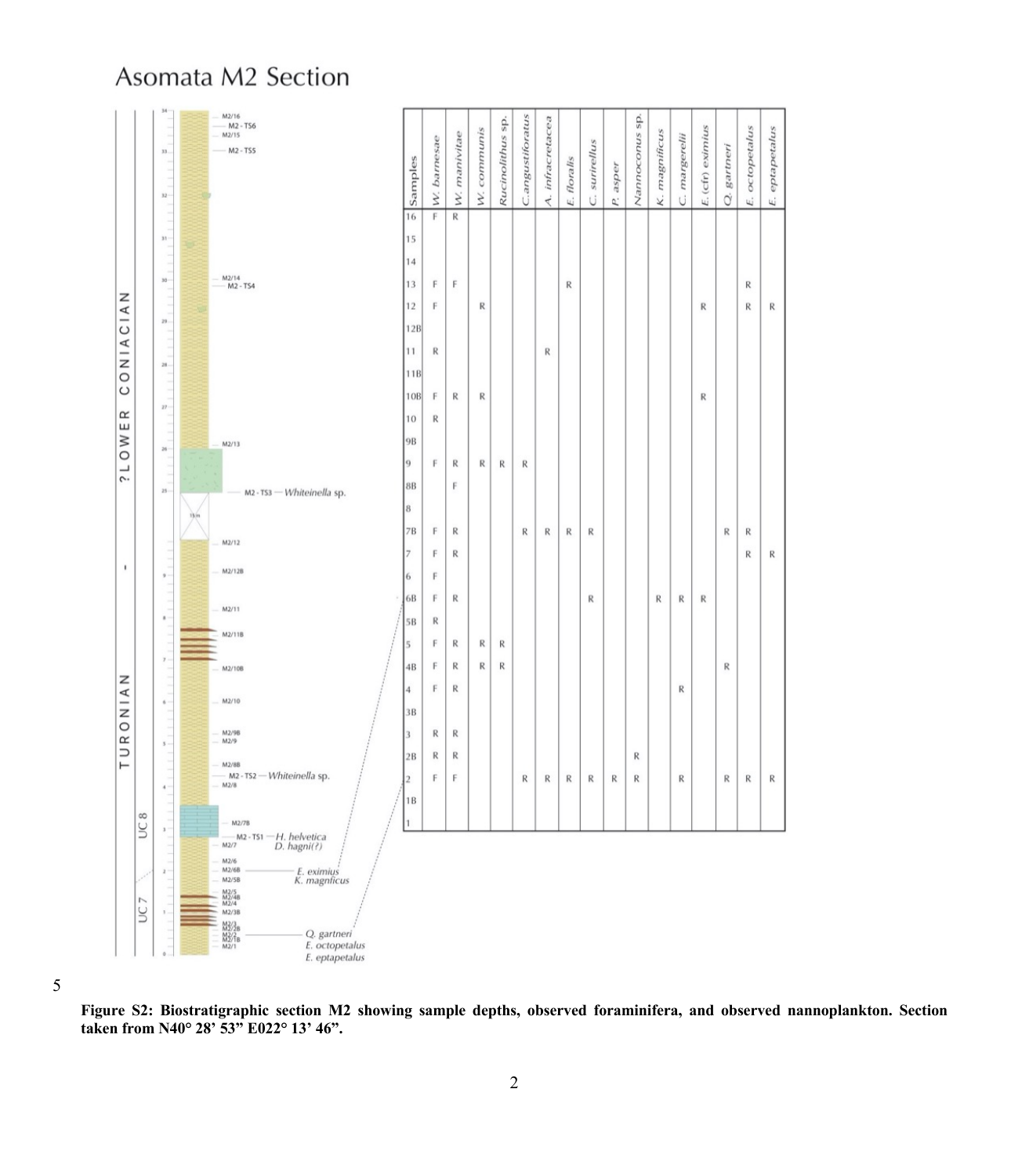| Plane     | Latitude  | Longitude | Dip Angle | Dip Azimuth             |
|-----------|-----------|-----------|-----------|-------------------------|
| Fault     | 40.465041 | 22.242527 | 86        | 13                      |
| Fault     | 40.465196 | 22.242587 | 21        | 66                      |
| Fault     | 40.420692 | 22.193283 | 55        | 82                      |
| Fault     | 40.425450 | 22.190061 | 34        | 354                     |
| Fault     | 40.425248 | 22.180059 | 34        | 21                      |
| Fault     | 40.481256 | 22.227301 | 82        | 50                      |
| Fault     | 40.483579 | 22.230109 | 15        | 90                      |
| Fault     | 40.483597 | 22.230115 | 18        | 23                      |
| Fault     | 40.461326 | 22.258370 | 38        | 179                     |
| Fault     | 40.461368 | 22.258403 | 27        | 184                     |
| Fault     | 40.475379 | 22.247594 | 39        | 28                      |
| Fault     | 40.474400 | 22.246642 | 24        | 24                      |
| Fault     | 40.474049 | 22.246296 | 26        | 42                      |
| Fault     | 40.472414 | 22.244458 | 20        | 178                     |
| Fault     | 40.411390 | 22.196036 | 81        | 288                     |
| Fault     | 40.412645 | 22.195346 | 26        | 148                     |
| Fault     | 40.467859 | 22.242980 | 56        | 162                     |
| Fault     | 40.467867 | 22.242925 | 28        | 18                      |
| Fault     | 40.467675 | 22.242466 | 13        | 68                      |
| Fault     | 40.437418 | 22.175634 | 43        | 131                     |
| Fault     | 40.436383 | 22.178010 | 68        | 359                     |
| Fault     |           | 22.246576 | 40        | 103                     |
|           | 40.437819 |           |           |                         |
| Fault     | 40.415774 | 22.228657 | 77<br>4   | 18<br>334               |
| Fault     | 40.415790 | 22.228687 |           |                         |
| Fault     | 40.468674 | 22.211876 | 89        | 308                     |
| Fault     | 40.468853 | 22.211844 | 75        | 283                     |
| Fault     | 40.469669 | 22.210826 | 42        | 33                      |
| Fault     | 40.472480 | 22.212549 | 78        | 239                     |
| Fault     | 40.473195 | 22.213055 | 46        | 210                     |
| Fault     | 40.473217 | 22.213029 | 56        | 26                      |
| Fault     | 40.480384 | 22.216631 | 64        | 327                     |
| Fault     | 40.479099 | 22.213695 | 87        | 61                      |
| Fault     | 40.478039 | 22.212978 | 69        | 235                     |
| Fault     | 40.478011 | 22.212996 | 56        | 212                     |
| Fault     | 40.478052 | 22.212999 | 69        | 237                     |
| Fault     | 40.479093 | 22.213693 | 85        | 60                      |
| Fault     | 40.408432 | 22.196112 | 42        | 256                     |
| Foliation | 40.464575 | 22.263631 | 19        | 172                     |
| Foliation | 40.456710 | 22.250205 | 40        | 328                     |
| Foliation | 40.456529 | 22.250096 | 27        | 314                     |
| Foliation | 40.442747 | 22.245089 | 34        | 200                     |
| Foliation | 40.426324 | 22.189264 | 21        | 306                     |
| Foliation | 40.461935 | 22.240930 | 37        | 61                      |
| Foliation | 40.461861 | 22.240914 | 38        | $\overline{\mathbf{c}}$ |
| Foliation | 40.462222 | 22.241018 | 40        | 339                     |
| Foliation | 40.462324 | 22.241086 | 27        | 22                      |
| Foliation | 40.458361 | 22.253522 | 48        | 165                     |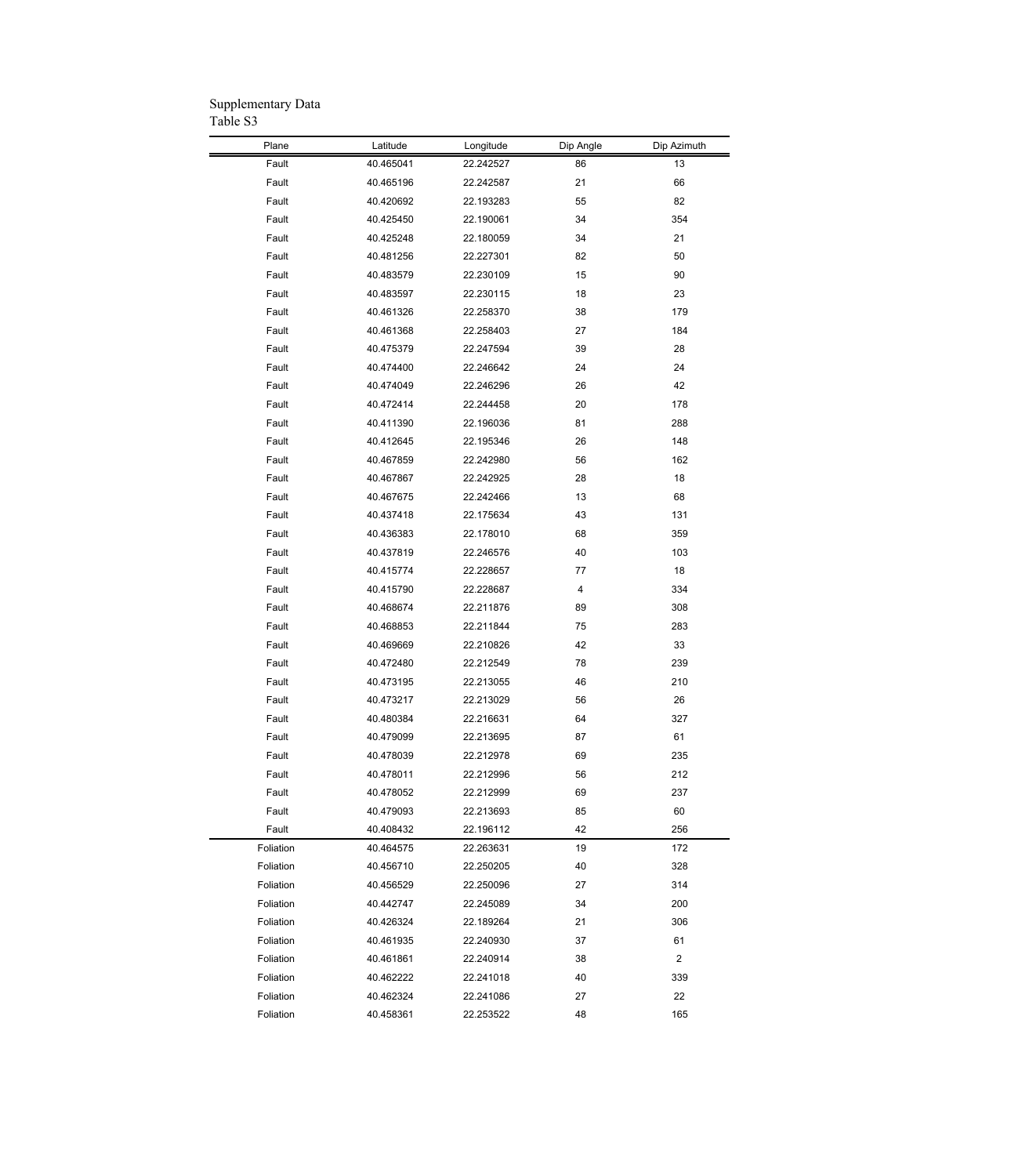| Foliation | 40.457803 | 22.253438 | 14 | 130 |
|-----------|-----------|-----------|----|-----|
| Foliation | 40.457029 | 22.253030 | 48 | 335 |
| Foliation | 40.456957 | 22.252924 | 76 | 158 |
| Foliation | 40.456852 | 22.253028 | 82 | 340 |
| Foliation | 40.392756 | 22.210951 | 29 | 251 |
| Foliation | 40.479316 | 22.254012 | 34 | 299 |
| Foliation | 40.479117 | 22.248737 | 35 | 139 |
| Foliation | 40.478465 | 22.248536 | 45 | 182 |
| Foliation | 40.475361 | 22.247586 | 37 | 356 |
| Foliation | 40.474411 | 22.246738 | 23 | 66  |
| Foliation | 40.474361 | 22.246677 | 27 | 26  |
| Foliation | 40.474358 | 22.246734 | 22 | 66  |
| Foliation | 40.474098 | 22.246299 | 31 | 30  |
| Foliation | 40.472750 | 22.244759 | 18 | 146 |
| Foliation | 40.472467 | 22.244709 | 27 | 186 |
| Foliation | 40.472338 | 22.244813 | 27 | 147 |
| Foliation | 40.472367 | 22.244790 | 19 | 196 |
| Foliation | 40.472330 | 22.244652 | 28 | 224 |
| Foliation | 40.472031 | 22.244589 | 21 | 321 |
| Foliation | 40.471425 | 22.243880 | 74 | 14  |
| Foliation | 40.471280 | 22.243020 | 33 | 47  |
| Foliation | 40.414277 | 22.195455 | 44 | 94  |
| Foliation | 40.413048 | 22.194560 | 25 | 287 |
| Foliation | 40.413571 | 22.196419 | 10 | 49  |
| Foliation | 40.467676 | 22.242974 | 23 | 178 |
| Foliation | 40.467697 | 22.243009 | 16 | 106 |
| Foliation | 40.465721 | 22.230135 | 48 | 293 |
| Foliation | 40.465634 | 22.230131 | 20 | 347 |
| Foliation | 40.464670 | 22.226987 | 82 | 249 |
| Foliation | 40.464796 | 22.228344 | 48 | 33  |
| Foliation | 40.464756 | 22.227833 | 56 | 304 |
| Foliation | 40.450244 | 22.247460 | 88 | 88  |
| Foliation | 40.437446 | 22.247761 | 12 | 105 |
| Foliation | 40.437483 | 22.247827 | 79 | 130 |
| Foliation | 40.437457 | 22.247776 | 63 | 107 |
| Foliation | 40.437831 | 22.246569 | 24 | 58  |
| Foliation | 40.437822 | 22.246689 | 11 | 159 |
| Foliation | 40.437705 | 22.246749 | 22 | 10  |
| Foliation | 40.432618 | 22.239742 | 34 | 35  |
| Foliation | 40.432386 | 22.240025 | 24 | 236 |
| Foliation | 40.426805 | 22.240821 | 10 | 73  |
| Foliation | 40.426298 | 22.241195 | 17 | 354 |
| Foliation | 40.443008 | 22.259099 | 22 | 335 |
| Foliation | 40.443247 | 22.259197 | 28 | 49  |
| Foliation | 40.445916 | 22.260071 | 14 | 32  |
| Foliation | 40.445718 | 22.260113 | 34 | 140 |
| Foliation | 40.445748 | 22.260061 | 23 | 26  |
| Foliation | 40.445747 | 22.260064 | 20 | 20  |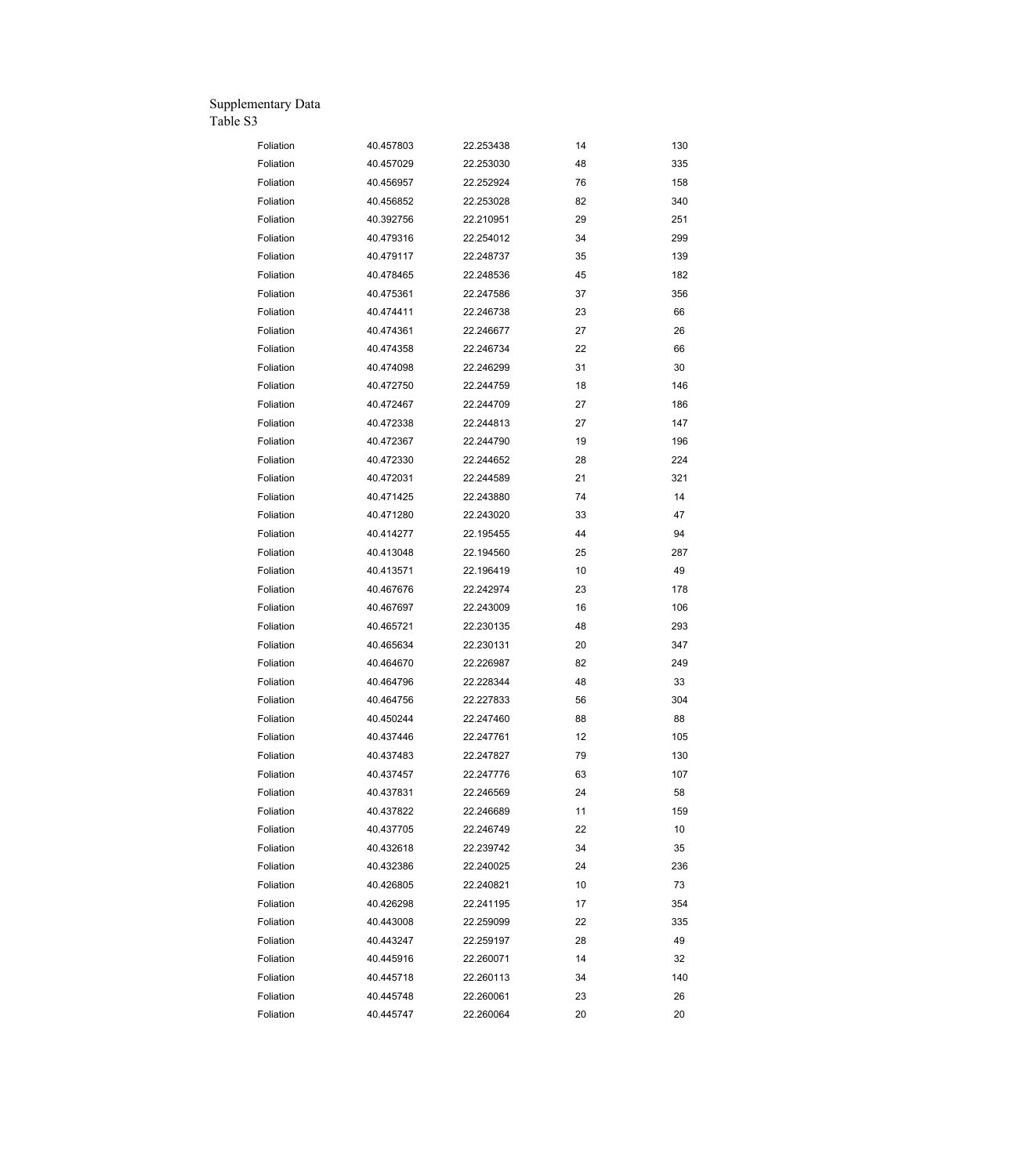| Foliation   | 40.444831 | 22.260781 | 57 | 128 |
|-------------|-----------|-----------|----|-----|
| Foliation   | 40.444827 | 22.260805 | 24 | 147 |
| Foliation   | 40.418742 | 22.244351 | 43 | 311 |
| Foliation   | 40.418929 | 22.244168 | 71 | 330 |
| Foliation   | 40.418927 | 22.244170 | 33 | 342 |
| Foliation   | 40.418901 | 22.244174 | 53 | 320 |
| Foliation   | 40.418906 | 22.244209 | 54 | 296 |
| Foliation   | 40.419057 | 22.241613 | 81 | 333 |
| Foliation   | 40.419082 | 22.241636 | 55 | 51  |
| Foliation   | 40.416714 | 22.232965 | 21 | 302 |
| Foliation   | 40.416734 | 22.232971 | 36 | 306 |
| Foliation   | 40.417413 | 22.234782 | 18 | 23  |
|             |           |           |    |     |
| Foliation   | 40.417588 | 22.235286 | 71 | 128 |
| Foliation   | 40.418183 | 22.237368 | 66 | 85  |
| Foliation   | 40.480196 | 22.220905 | 67 | 318 |
| Foliation   | 40.480114 | 22.220658 | 79 | 169 |
| Foliation   | 40.479814 | 22.219476 | 43 | 301 |
| Cleavage    | 40.444433 | 22.261622 | 53 | 351 |
| Cleavage    | 40.416311 | 22.246411 | 61 | 150 |
| Cleavage    | 40.416742 | 22.227183 | 89 | 303 |
| Cleavage    | 40.416739 | 22.227180 | 84 | 300 |
| Cleavage    | 40.416729 | 22.227169 | 79 | 308 |
| Shear Plane | 40.480925 | 22.225507 | 41 | 65  |
| Shear Plane | 40.480947 | 22.225552 | 36 | 76  |
| Shear Plane | 40.464659 | 22.227007 | 51 | 81  |
| Shear Plane | 40.464804 | 22.228344 | 54 | 242 |
| Shear Plane | 40.441827 | 22.244630 | 22 | 331 |
| Shear Plane | 40.437819 | 22.246697 | 24 | 53  |
| Shear Plane | 40.432411 | 22.239894 | 24 | 324 |
| Shear Plane | 40.433135 | 22.242140 | 47 | 349 |
| Shear Plane | 40.433135 | 22.242167 | 28 | 11  |
| Shear Plane | 40.433075 | 22.242114 | 32 | 298 |
| Shear Plane | 40.443814 | 22.262142 | 41 | 244 |
| Shear Plane | 40.480644 | 22.219537 | 75 | 317 |
| Shear Plane | 40.480649 | 22.219570 | 54 | 222 |
| Shear Plane | 40.480661 | 22.219575 | 40 | 183 |
| Shear Plane | 40.479771 | 22.219035 | 58 | 186 |
| Shear Plane | 40.478975 | 22.213497 | 65 | 61  |
| Shear Plane | 40.479007 | 22.213430 | 73 | 182 |
| Shear Plane | 40.478914 | 22.213468 | 26 | 61  |
| Shear Plane | 40.478954 | 22.213444 | 57 | 20  |
| Shear Plane | 40.478424 | 22.213339 | 18 | 36  |
|             |           |           |    |     |
| Shear Plane | 40.478389 | 22.213321 | 21 | 11  |
| Shear Plane | 40.478949 | 22.213473 | 55 | 47  |
| Shear Plane | 40.478934 | 22.213488 | 42 | 349 |
| Shear Plane | 40.478883 | 22.213510 | 26 | 324 |
| Shear Plane | 40.476073 | 22.216853 | 26 | 305 |
| Shear Plane | 40.476155 | 22.217035 | 39 | 274 |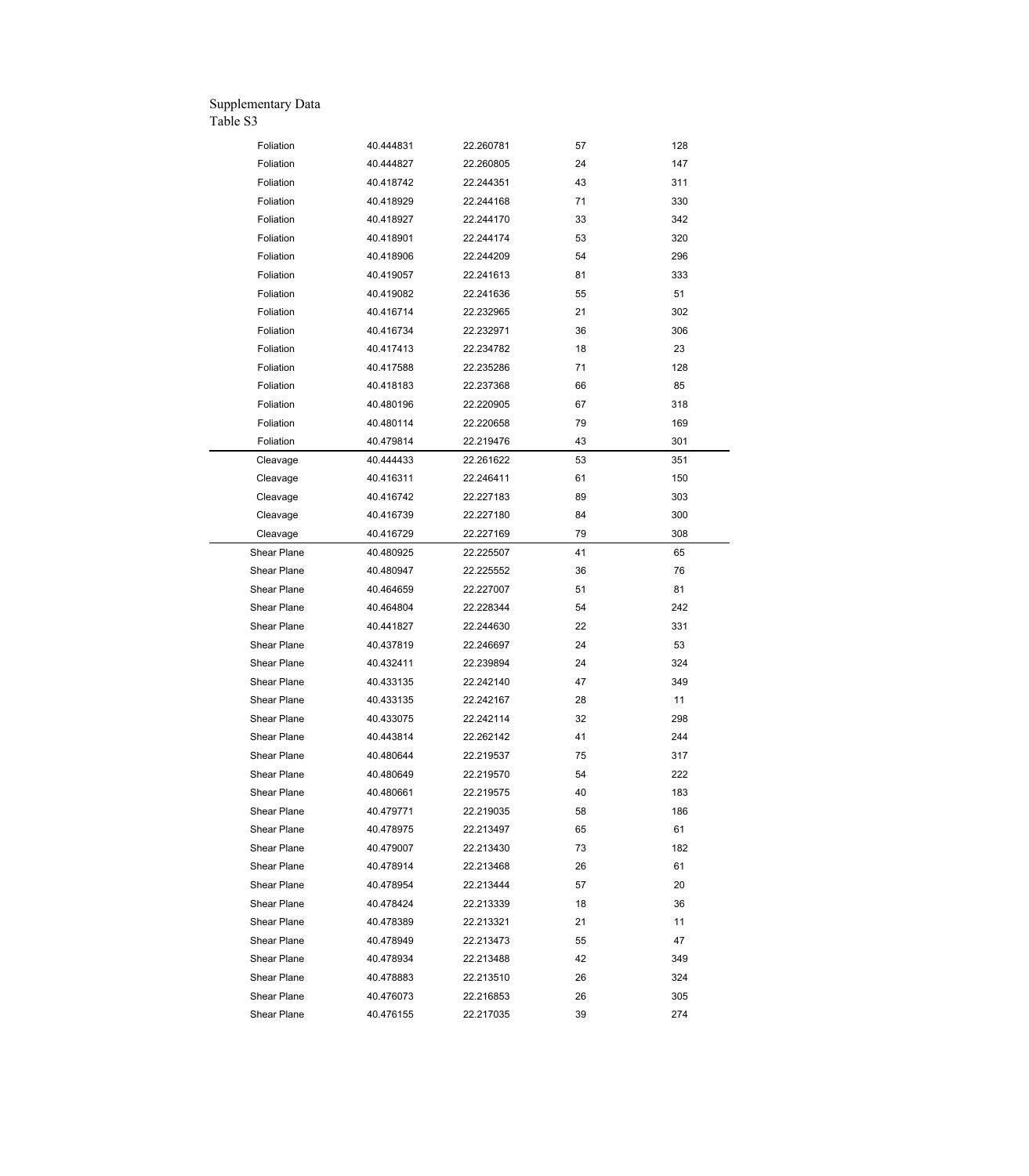| Shear Plane                          | 40.476186 | 22.216982 | 79             | 339            |
|--------------------------------------|-----------|-----------|----------------|----------------|
| Shear Plane                          | 40.476186 | 22.216982 | 55             | 154            |
| Shear Plane                          | 40.477391 | 22.216691 | 31             | 283            |
| Shear Plane                          | 40.477391 | 22.216691 | 23             | 2              |
| Shear Plane                          | 40.477391 | 22.216691 | 83             | 311            |
| Shear Plane                          | 40.411102 | 22.197115 | 18             | 188            |
|                                      |           |           |                |                |
| Line                                 | Latitude  | Longitude | Plunge Dip     | Plunge Azimuth |
| Fold Axis                            | 40.437943 | 22.175514 | 22             | 305            |
| <b>Fold Axis</b>                     | 40.437928 | 22.174911 | 31             | 128            |
| <b>Fold Axis</b>                     | 40.437316 | 22.175734 | 18             | 222            |
| <b>Fold Axis</b>                     | 40.429903 | 22.189150 | 6              | 298            |
| <b>Fold Axis</b>                     | 40.429779 | 22.188602 | $\overline{7}$ | 114            |
| <b>Fold Axis</b>                     | 40.429789 | 22.188658 | 4              | 289            |
| <b>Fold Axis</b>                     | 40.423700 | 22.240841 | 6              | 39             |
| <b>Fold Axis</b>                     |           |           | 10             | 41             |
|                                      | 40.415913 | 22.246595 |                |                |
| <b>Fold Axis</b><br><b>Fold Axis</b> | 40.416250 | 22.246465 | 26             | 9              |
|                                      | 40.417263 | 22.245961 | 16             | 31             |
| <b>Fold Axis</b>                     | 40.416645 | 22.227238 | 3              | 136            |
| <b>Fold Axis</b>                     | 40.415989 | 22.228490 | 9              | 44             |
| <b>Fold Axis</b>                     | 40.415985 | 22.228492 | 0              | 209            |
| <b>Fold Axis</b>                     | 40.416256 | 22.229741 | 9              | 140            |
| Fold Axis                            | 40.416461 | 22.232528 | 2              | 285            |
| <b>Fold Axis</b>                     | 40.416740 | 22.233087 | 15             | 313            |
| <b>Fold Axis</b>                     | 40.416821 | 22.233334 | 62             | 307            |
| <b>Fold Axis</b>                     | 40.416919 | 22.233359 | $\overline{7}$ | 139            |
| <b>Fold Axis</b>                     | 40.416903 | 22.233385 | 7              | 138            |
| <b>Stretching Lineation</b>          | 40.455869 | 22.249521 | 0              | 39             |
| <b>Stretching Lineation</b>          | 40.456822 | 22.250093 | 10             | 30             |
| <b>Stretching Lineation</b>          | 40.456822 | 22.250093 | 6              | 29             |
| <b>Stretching Lineation</b>          | 40.456820 | 22.250113 | 13             | 31             |
| <b>Stretching Lineation</b>          | 40.456828 | 22.250099 | 13             | 26             |
| <b>Stretching Lineation</b>          | 40.456846 | 22.250120 | 11             | 14             |
| <b>Stretching Lineation</b>          | 40.456856 | 22.250132 | 16             | 19             |
| <b>Stretching Lineation</b>          | 40.456855 | 22.250135 | 6              | 29             |
| <b>Stretching Lineation</b>          | 40.456849 | 22.250157 | 9              | 27             |
| <b>Stretching Lineation</b>          | 40.455801 | 22.222052 | 28             | 202            |
| <b>Stretching Lineation</b>          | 40.455860 | 22.222059 | 9              | 6              |
| <b>Stretching Lineation</b>          | 40.479272 | 22.253991 | 17             | 239            |
| <b>Stretching Lineation</b>          | 40.437309 | 22.175778 | 5              | 222            |
| <b>Stretching Lineation</b>          | 40.430029 | 22.187984 | 3              | 215            |
| <b>Stretching Lineation</b>          | 40.456903 | 22.250139 | 15             | 28             |
| <b>Stretching Lineation</b>          | 40.456903 | 22.250139 | $\overline{7}$ | 23             |
| <b>Stretching Lineation</b>          | 40.456905 | 22.250154 | 11             | 19             |
|                                      | 40.437490 | 22.247828 | 11             | 214            |
| <b>Stretching Lineation</b>          |           |           | 4              | 175            |
| <b>Stretching Lineation</b>          | 40.437739 | 22.246829 |                |                |
| <b>Stretching Lineation</b>          | 40.432548 | 22.239776 | 66             | 226            |
| <b>Stretching Lineation</b>          | 40.432457 | 22.240026 | 18             | 208            |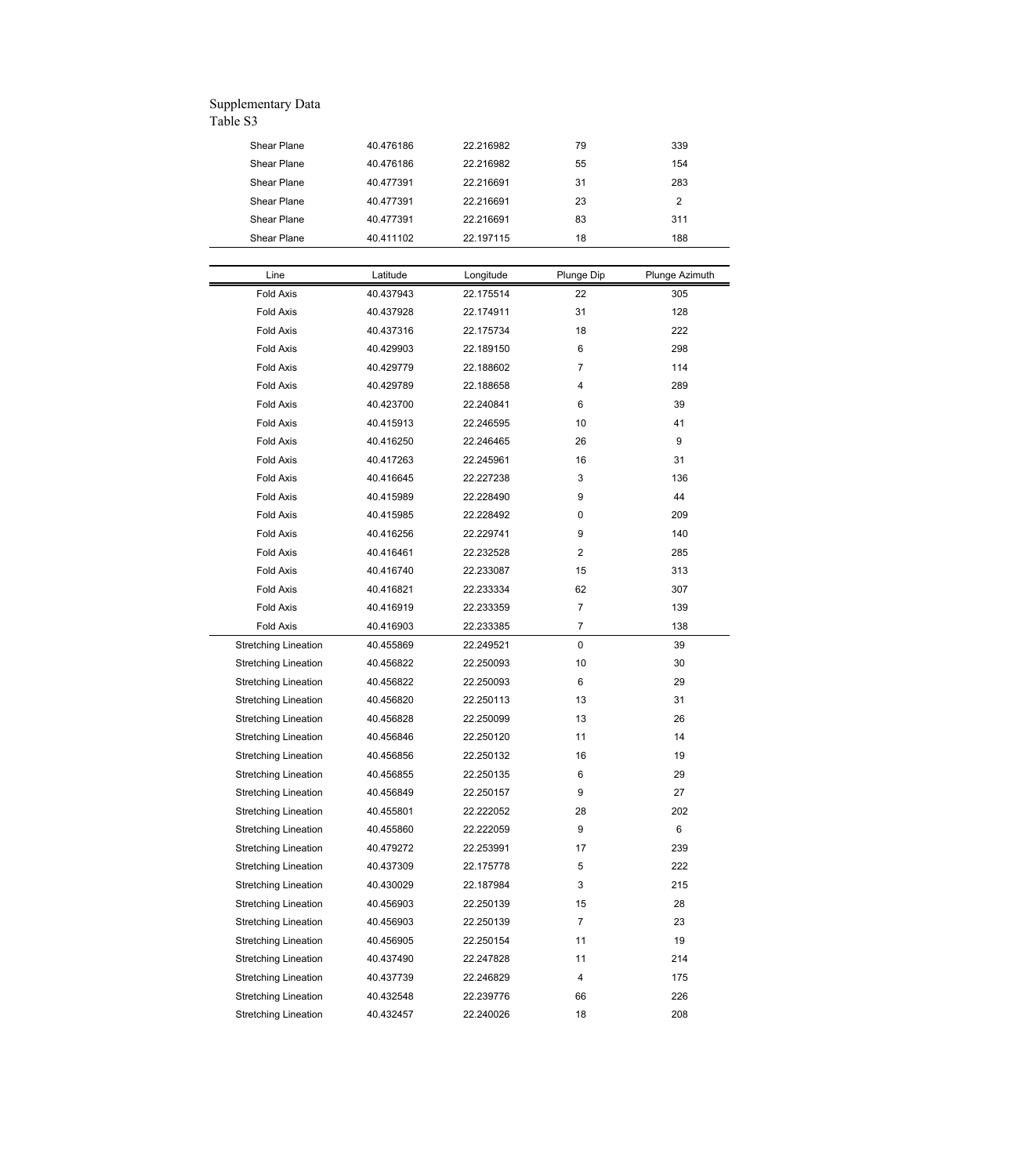| <b>Stretching Lineation</b> | 40.432416 | 22.239913 | 13             | 203 |
|-----------------------------|-----------|-----------|----------------|-----|
| <b>Stretching Lineation</b> | 40.432413 | 22.240091 | 17             | 210 |
| <b>Stretching Lineation</b> | 40.426812 | 22.240810 | 15             | 62  |
| <b>Stretching Lineation</b> | 40.426311 | 22.241185 | 16             | 40  |
| <b>Stretching Lineation</b> | 40.425613 | 22.240841 | 5              | 231 |
| <b>Stretching Lineation</b> | 40.424980 | 22.240654 | 14             | 223 |
| <b>Stretching Lineation</b> | 40.423812 | 22.240936 | 16             | 55  |
| <b>Stretching Lineation</b> | 40.442936 | 22.259149 | 17             | 8   |
| <b>Stretching Lineation</b> | 40.443815 | 22.262139 | 18             | 317 |
| <b>Stretching Lineation</b> | 40.444561 | 22.261392 | 6              | 141 |
| <b>Stretching Lineation</b> | 40.444599 | 22.261095 | 6              | 137 |
| <b>Stretching Lineation</b> | 40.444718 | 22.260831 | 51             | 95  |
| <b>Stretching Lineation</b> | 40.444783 | 22.260877 | $\overline{7}$ | 177 |
| <b>Stretching Lineation</b> | 40.444191 | 22.260001 | 20             | 50  |
| <b>Stretching Lineation</b> | 40.444191 | 22.259968 | 45             | 255 |
| <b>Stretching Lineation</b> | 40.417294 | 22.245934 | 16             | 190 |
| <b>Stretching Lineation</b> | 40.417307 | 22.245926 | 0              | 42  |
| <b>Stretching Lineation</b> | 40.418734 | 22.244298 | 6              | 236 |
| <b>Stretching Lineation</b> | 40.418921 | 22.244171 | 10             | 50  |
| <b>Stretching Lineation</b> | 40.418888 | 22.244170 | 4              | 228 |
| <b>Stretching Lineation</b> | 40.418750 | 22.242218 | 18             | 238 |
| <b>Stretching Lineation</b> | 40.418537 | 22.240503 | 12             | 243 |
| <b>Stretching Lineation</b> | 40.416091 | 22.226759 | 23             | 63  |
| <b>Stretching Lineation</b> | 40.415383 | 22.229338 | 0              | 40  |
| <b>Stretching Lineation</b> | 40.416375 | 22.229689 | 3              | 30  |
| <b>Stretching Lineation</b> | 40.416437 | 22.232554 | 2              | 201 |
| <b>Stretching Lineation</b> | 40.417054 | 22.233558 | 33             | 225 |
| <b>Stretching Lineation</b> | 40.417076 | 22.233573 | 9              | 31  |
| <b>Stretching Lineation</b> | 40.418184 | 22.237363 | 12             | 27  |
| <b>Stretching Lineation</b> | 40.471549 | 22.211449 | 8              | 77  |
| <b>Stretching Lineation</b> | 40.473233 | 22.210659 | 0              | 40  |
| <b>Stretching Lineation</b> | 40.477391 | 22.216691 | 27             | 61  |
| Mineral Lineation           | 40.425521 | 22.186178 | 18             | 175 |
| Mineral Lineation           | 40.393502 | 22.209526 | 12             | 352 |
| Mineral Lineation           | 40.467740 | 22.243037 | 33             | 241 |
| Mineral Lineation           | 40.437967 | 22.175508 | 21             | 246 |
| Mineral Lineation           | 40.422718 | 22.240286 | 2              | 30  |
| Slickenside                 | 40.420695 | 22.193305 | 51             | 69  |
| Slickenside                 | 40.425449 | 22.190030 | 34             | 354 |
| Slickenside                 | 40.461977 | 22.247124 | 57             | 331 |
| Slickenside                 | 40.412195 | 22.196075 | 70             | 258 |
| Slickenside                 | 40.441853 | 22.244594 | 25             | 313 |
| Slickenside                 | 40.444718 | 22.260850 | 61             | 157 |
| Slickenside                 | 40.480622 | 22.219532 | 6              | 235 |
| Slickenside                 | 40.480649 | 22.219570 | 5              | 304 |
| Slickenside                 | 40.479698 | 22.219041 | 50             | 234 |
| Slickenside                 | 40.479703 | 22.218986 | 31             | 255 |
| Slickenside                 | 40.479804 | 22.219360 | 35             | 251 |
|                             |           |           |                |     |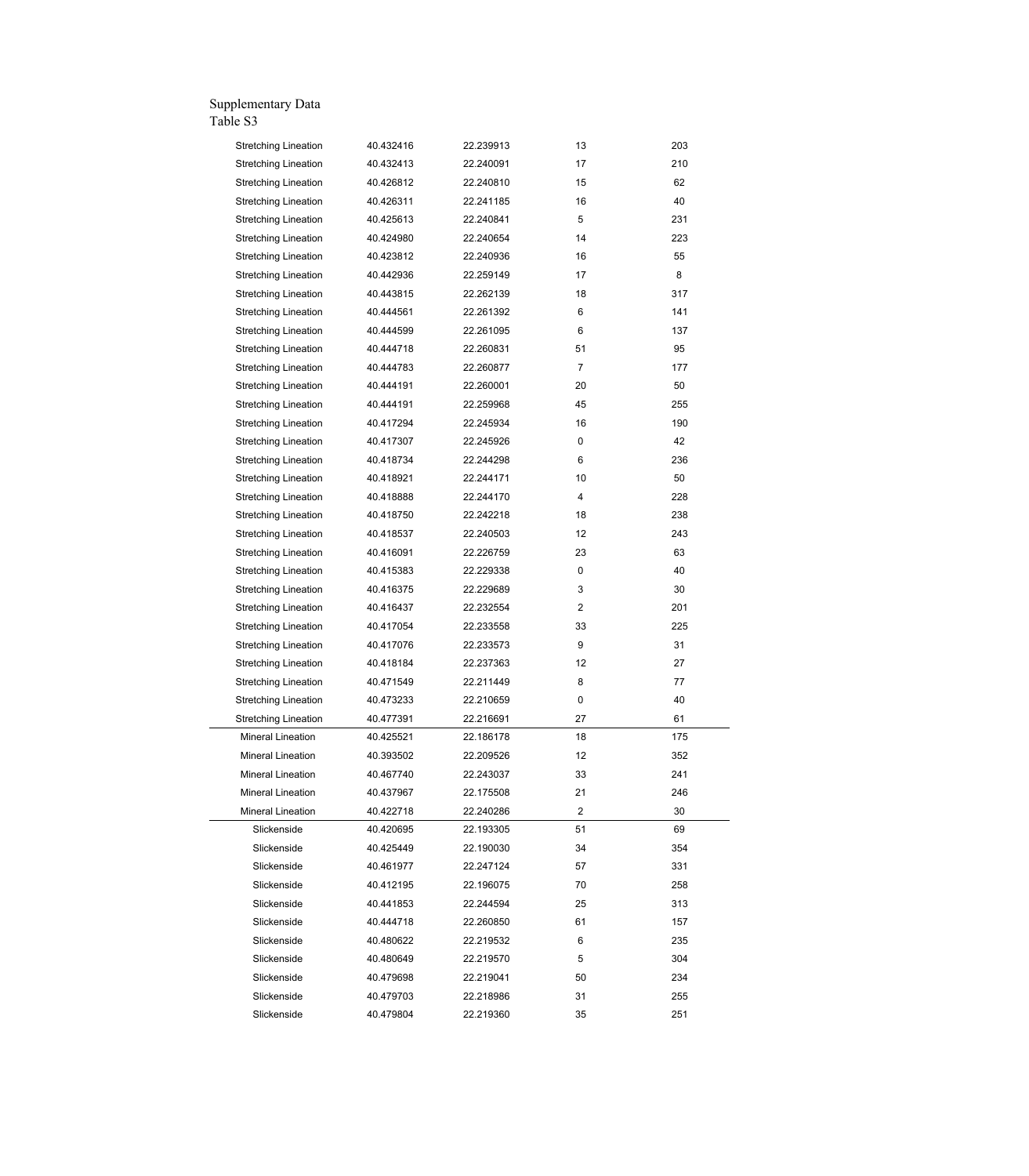| Slickenside | 40.479099 | 213695    | $\overline{\phantom{a}}$ | 139 |
|-------------|-----------|-----------|--------------------------|-----|
| Slickenside | 40.478917 | 22.213488 | 70                       | 143 |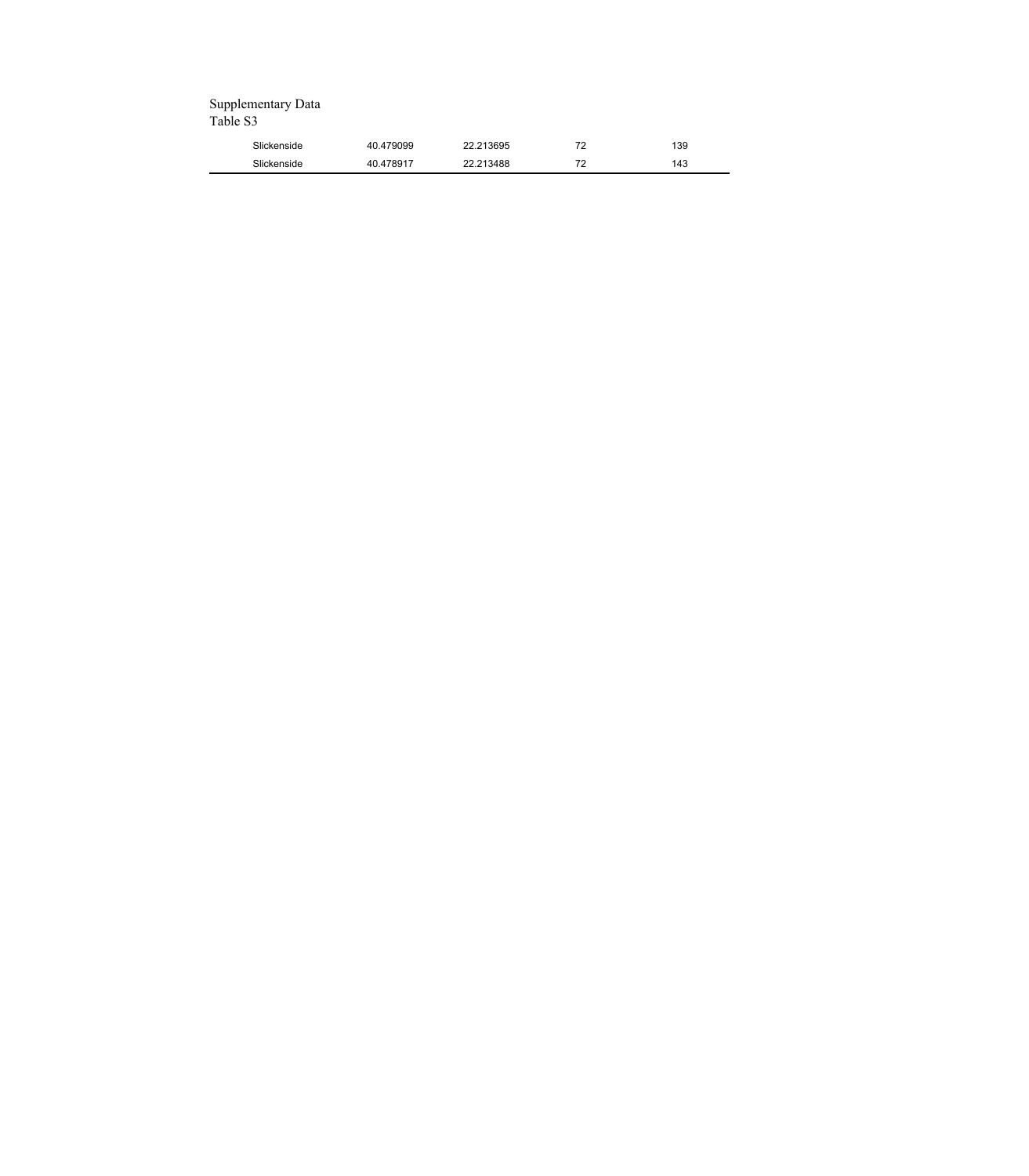**Table S3: Table of structural measurements taken in mapped area.**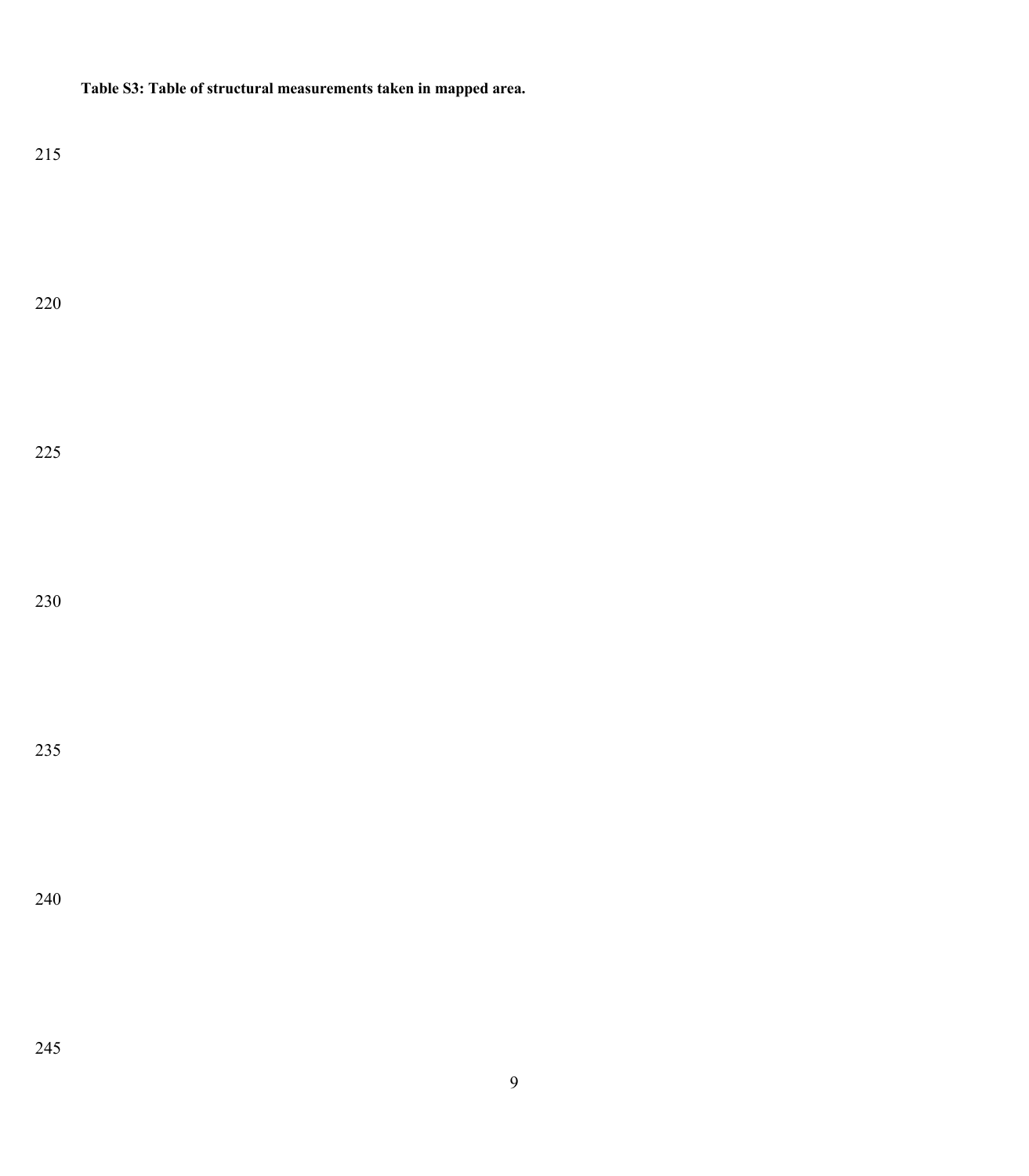age :age (Ma) cIL :lower 0.95 confidential interval (Ma) cIU :upper 0.95 confidential interval (Ma) sE :standard error (Ma)

|                 | age clL | cIU    | sE. |  |
|-----------------|---------|--------|-----|--|
| Pooled 157 148  |         | 167.66 | - 5 |  |
| Central 156 138 |         | 176.74 | 10  |  |
|                 |         |        |     |  |

| Probability of $\gamma$ 2 (%):                          | O     |
|---------------------------------------------------------|-------|
| Age dispersion (%):                                     | 23.88 |
| Pooled spontaneous tracks:                              | 5628  |
| Pooled induced tracks:                                  | 1353  |
| Pooled counter squares:                                 | 46034 |
| Mean U concentration $+/- 1 \sigma$ (ppm): 222 $+/- 13$ |       |

SINGLE GRAIN DATA in ORIGINAL ORDER: n :grain number mN :mount number gNM :grain number per mount nS :spontaneous tracks (tr) rhoS : density of spontaneous tracks  $(tr/cm<sup>-2</sup>)$ nI :induced tracks rhol : density of induced tracks  $(tr/cm^{-2})$ nSq :number of counter squares uG :uranium concentration (ppm) uGSE :standard error of uranium concentration ageG :grain age (Ma) cILG :lower 0.95 confidential interval (Ma) cIUG :upper 0.95 confidential interval (Ma) sEG : relative standard error (1  $\sigma$ , Ma)

### ... in ORIGINAL ORDER:

| n  |                | mN gNM | nS  | rhoS         | nl | rhol         | nSq | uG  | uGSE | ageG  | cILG  | cIUG   | sEG   |
|----|----------------|--------|-----|--------------|----|--------------|-----|-----|------|-------|-------|--------|-------|
| 1. |                |        | 39  | $1.14E + 07$ | 10 | $2.92E + 06$ | 343 | 219 | 135  | 146.5 | 73.08 | 328.53 | 49.86 |
| 2  | 1              | 2      | 77  | 1.13E+07     | 21 | $3.09E + 06$ | 679 | 233 | 100  | 138.7 | 85.5  | 236.34 | 33.51 |
| 3  |                | 3      | 85  | 1.56E+07     | 21 | $3.85E + 06$ | 546 | 289 | 125  | 152.9 | 94.9  | 259.17 | 36.57 |
| 4  | 1              | 4      | 41  | $1.41E + 07$ | 17 | $5.84E + 06$ | 291 | 440 | 210  | 91.58 | 51.32 | 171.89 | 25.81 |
| 5  |                | 5      | 49  | 1.57E+07     | 20 | $6.41E + 06$ | 312 | 482 | 213  | 93.09 | 54.72 | 165.28 | 24.22 |
| 6  | 1              | 6      | 60  | $1.11E + 07$ | 13 | 2.40E+06     | 541 | 181 | 98   | 173.4 | 95.6  | 343.31 | 51.39 |
| 7  |                |        | 77  | $1.33E + 07$ | 13 | $2.24E + 06$ | 581 | 168 | 92   | 221.6 | 124.4 | 432.39 | 64.32 |
| 8  |                | 8      | 41  | 9.88E+06     | 16 | $3.86E + 06$ | 415 | 290 | 143  | 97.2  | 53.87 | 185.51 | 27.95 |
| 9  | 1              | 9      | 57  | 7.33E+06     | 17 | $2.19E + 06$ | 778 | 164 | 79   | 126.8 | 73.49 | 232.33 | 34.23 |
| 10 | 1              | 10     | 85  | $1.91E + 07$ | 16 | $3.59E + 06$ | 446 | 270 | 133  | 199.5 | 117.7 | 363.26 | 52.98 |
| 11 | 2              | 1      | 44  | $1.21E + 07$ | 9  | 2.47E+06     | 364 | 186 | 121  | 182.3 | 89.73 | 423.04 | 63.7  |
| 12 | 2              | 2      | 55  | 1.75E+07     | 9  | 2.86E+06     | 315 | 215 | 140  | 227   | 113.9 | 518.52 | 77.86 |
| 13 | 2              | 3      | 25  | 7.72E+06     | 5  | 1.54E+06     | 324 | 116 | 99   | 184.4 | 71.73 | 611.93 | 83.26 |
| 14 | $\mathfrak{p}$ | 4      | 123 | $1.24E + 07$ | 41 | $4.14E + 06$ | 990 | 312 | 97   | 113.8 | 79.7  | 166.15 | 20.35 |
| 15 | 2              | 5      | 66  | $1.12E + 07$ | 17 | $2.90E + 06$ | 587 | 218 | 104  | 146.3 | 85.78 | 265.47 | 38.84 |
| 16 | 2              | 6      | 40  | 1.28E+07     | 8  | $2.56E + 06$ | 313 | 193 | 132  | 186.1 | 87.97 | 458.05 | 68.43 |
| 17 | $\overline{2}$ | 7      | 69  | $1.57E + 07$ | 30 | $6.80E + 06$ | 441 | 513 | 186  | 87.4  | 56.44 | 138.96 | 18.88 |
| 18 | $\overline{2}$ | 8      | 58  | $9.34E + 06$ | 13 | 2.09E+06     | 621 | 158 | 86   | 167.4 | 92.02 | 332.04 | 49.76 |
| 19 | 2              | 9      | 61  | 1.12E+07     | 15 | 2.76E+06     | 543 | 208 | 106  | 153   | 87    | 289.18 | 42.9  |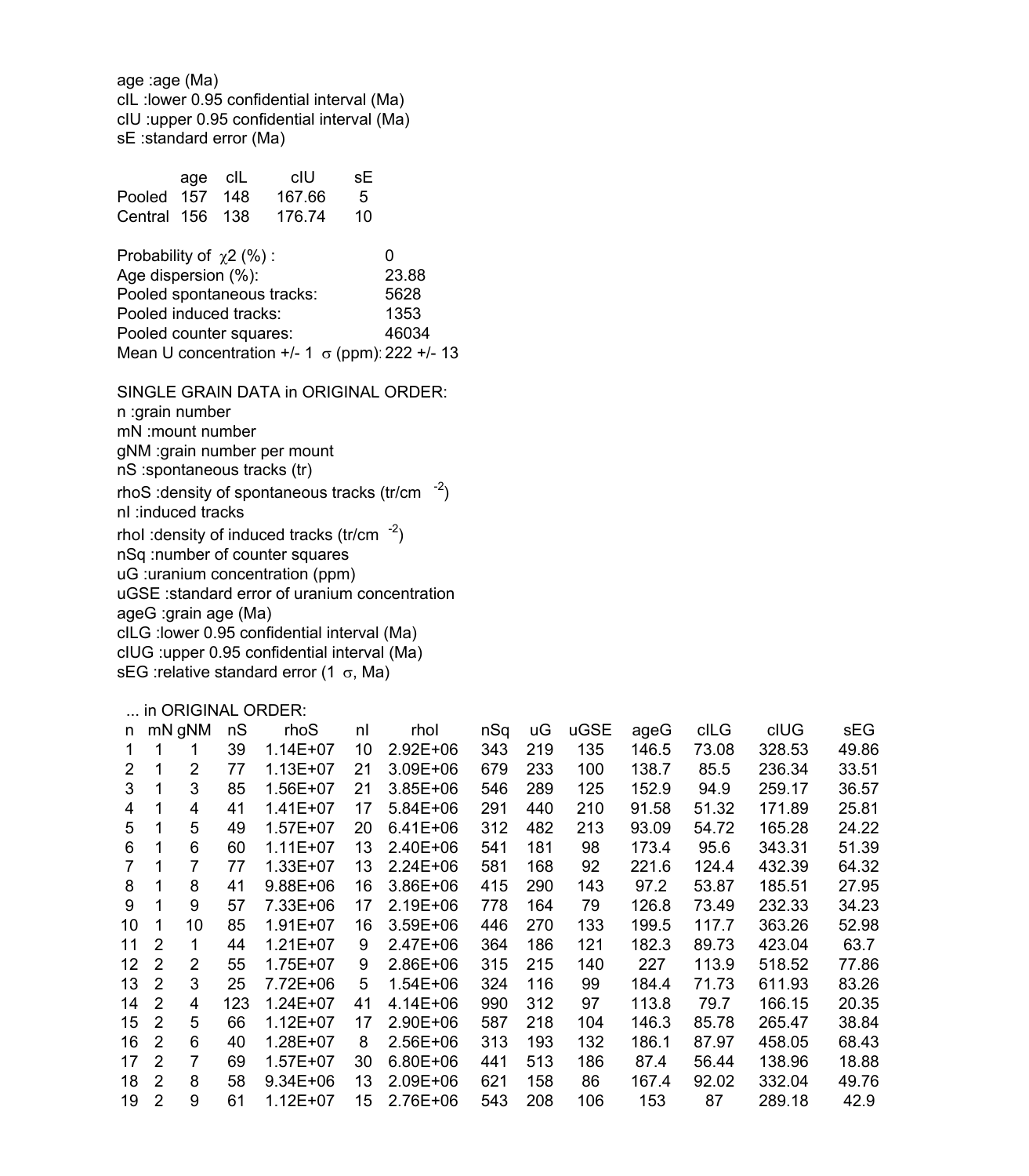| 27 | $\overline{2}$          | 17             | 41  | 8.93E+06     | 13 | $2.83E+06$   | 459  | 214 | 116 | 118.9 | 63.24 | 241.67  | 36.69  |
|----|-------------------------|----------------|-----|--------------|----|--------------|------|-----|-----|-------|-------|---------|--------|
| 28 | $\overline{2}$          | 18             | 62  | $1.87E + 07$ | 22 | 6.65E+06     | 331  | 501 | 212 | 106.7 | 65.19 | 182.25  | 26.02  |
| 29 | $\overline{2}$          | 19             | 73  | $1.07E + 07$ | 29 | 4.26E+06     | 681  | 321 | 118 | 95.56 | 61.71 | 152.36  | 20.7   |
| 30 | 3                       | $\mathbf{1}$   | 105 | 1.79E+07     | 27 | 4.60E+06     | 587  | 348 | 133 | 146.6 | 96.02 | 232.41  | 31.18  |
| 31 | 3                       | $\overline{2}$ | 88  | 1.46E+07     | 20 | $3.31E + 06$ | 605  | 250 | 110 | 165.3 | 101.9 | 282.98  | 40.13  |
| 32 | 3                       | 3              | 47  | $1.00E + 07$ | 12 | $2.55E+06$   | 470  | 193 | 109 | 146.8 | 77.83 | 303.45  | 45.89  |
| 33 | 3                       | 4              | 67  | $1.54E + 07$ | 30 | $6.91E + 06$ | 434  | 522 | 189 | 84.7  | 54.56 | 134.94  | 18.38  |
| 34 | 3                       | 5              | 60  | $1.21E+07$   | 31 | $6.25E + 06$ | 496  | 472 | 169 | 73.5  | 47.08 | 117.3   | 16.06  |
| 35 | 3                       | 6              | 96  | $2.51E+07$   | 23 | $6.01E + 06$ | 383  | 454 | 187 | 157   | 99.74 | 258.92  | 35.83  |
| 36 | 3                       | $\overline{7}$ | 45  | 7.56E+06     | 13 | 2.19E+06     | 595  | 165 | 90  | 130.1 | 69.86 | 262.5   | 39.7   |
| 37 | 3                       | 8              |     |              | 36 |              | 748  | 364 |     |       |       | 143.57  | 18.5   |
|    |                         |                | 90  | 1.20E+07     |    | $4.81E + 06$ |      |     | 121 | 94.77 | 64.01 |         |        |
| 38 | 3                       | 9              | 195 | 1.49E+07     | 55 | 4.20E+06     | 1310 | 317 | 85  | 134.1 | 99.34 | 184.11  | 20.36  |
| 39 | 3                       | 10             | 57  | $1.07E + 07$ | 22 | $4.13E + 06$ | 533  | 312 | 132 | 98.01 | 59.4  | 168.3   | 24.17  |
| 40 | 3                       | 11             | 67  | 1.99E+07     | 22 | $6.53E + 06$ | 337  | 493 | 208 | 115   | 70.69 | 195.4   | 27.76  |
| 41 | 3                       | 12             | 54  | $1.64E + 07$ | 14 | $4.24E + 06$ | 330  | 321 | 168 | 144.8 | 80.37 | 281.79  | 42.18  |
| 42 | 3                       | 13             | 66  | 2.88E+07     | 18 | 7.86E+06     | 229  | 594 | 276 | 138   | 81.81 | 246.64  | 35.88  |
| 43 | 3                       | 14             | 50  | $1.51E+07$   | 16 | $4.82E + 06$ | 332  | 364 | 179 | 117.8 | 66.64 | 221.37  | 32.99  |
| 44 | 3                       | 15             | 24  | 4.38E+06     | 4  | 7.30E+05     | 548  | 55  | 52  | 218.6 | 78.43 | 852.31  | 106.57 |
| 45 | 3                       | 16             | 66  | $1.15E + 07$ | 11 | $1.92E + 06$ | 573  | 145 | 86  | 223   | 119.3 | 465.42  | 69.89  |
| 46 | 3                       | 17             | 112 | $1.24E + 07$ | 19 | $2.11E+06$   | 900  | 160 | 72  | 220.3 | 136.5 | 377.78  | 53.48  |
| 47 | 3                       | 18             | 120 | $2.04E + 07$ | 12 | $2.04E + 06$ | 588  | 154 | 87  | 367.6 | 207.8 | 720.28  | 107.28 |
| 48 | 3                       | 19             | 64  | $1.72E + 07$ | 9  | 2.41E+06     | 373  | 182 | 118 | 262.7 | 133.4 | 594.36  | 89.17  |
| 49 | 3                       | 20             | 94  | $1.04E + 07$ | 31 | $3.42E + 06$ | 907  | 258 | 92  | 114.7 | 76.14 | 177.96  | 23.47  |
| 50 | 3                       | 21             | 78  | $1.23E + 07$ | 17 | 2.67E+06     | 636  | 202 | 97  | 172.1 | 102.2 | 309.38  | 44.96  |
| 51 | 3                       | 22             | 89  | 1.65E+07     | 16 | $2.97E + 06$ | 538  | 225 | 111 | 207.8 | 123   | 377.57  | 54.98  |
| 52 | 3                       | 23             | 63  | $1.62E + 07$ | 13 | 3.35E+06     | 388  | 253 | 138 | 181.2 | 100.3 | 357.61  | 53.45  |
| 53 | 3                       | 24             | 94  | $1.63E + 07$ | 23 | 3.99E+06     | 577  | 301 | 124 | 153.8 | 97.56 | 253.87  | 35.17  |
| 54 | 3                       | 25             | 38  | $9.25E + 06$ | 10 | $2.43E + 06$ | 411  | 184 | 114 | 142.2 | 70.73 | 319.52  | 48.53  |
| 55 | 3                       | 26             | 43  | 7.71E+06     | 6  | 1.08E+06     | 558  | 81  | 64  | 262.8 | 115.2 | 744.45  | 106.69 |
| 56 | 3                       | 27             | 53  | 5.71E+06     | 14 | $1.51E + 06$ | 928  | 114 | 60  | 142.2 | 78.77 | 276.99  | 41.49  |
| 57 | 4                       | $\mathbf 1$    | 47  | 1.40E+07     | 18 | 5.37E+06     | 335  | 407 | 189 | 98.45 | 56.59 | 180.06  | 26.7   |
|    | $\overline{4}$          | $\overline{c}$ |     |              |    |              |      | 159 |     |       |       |         | 35.72  |
| 58 |                         |                | 19  | 4.99E+06     | 8  | 2.10E+06     | 381  |     | 109 | 89.08 | 37.81 | 235.34  |        |
| 59 | 4                       | 3              | 49  | $1.45E + 07$ | 10 | 2.97E+06     | 337  | 225 | 139 | 182.2 | 92.98 | 401.89  | 60.66  |
| 60 | 4                       | 4              | 114 | $1.31E+07$   | 13 | 1.50E+06     | 869  | 113 | 62  | 323.1 | 185.5 | 618.13  | 91.46  |
| 61 | 4                       | 5              | 208 | 1.75E+07     | 29 | 2.45E+06     | 1186 | 185 | 68  | 267.1 | 182.5 | 406.5   | 52.21  |
| 62 | 4                       | 6              | 47  | $1.23E+07$   | 12 | 3.13E+06     | 383  | 237 | 134 | 146.5 | 77.67 | 302.8   | 45.79  |
| 63 | 4                       | $\overline{7}$ | 74  | $2.03E+07$   | 17 | 4.67E+06     | 364  | 354 | 169 | 163   | 96.43 | 293.96  | 42.8   |
| 64 | $\overline{4}$          | 8              | 83  | 8.07E+06     | 17 | 1.65E+06     | 1028 | 125 | 60  | 182.5 | 108.8 | 327.11  | 47.43  |
| 65 | $\overline{4}$          | 9              | 110 | 1.70E+07     | 13 | $2.01E + 06$ | 648  | 152 | 83  | 312.1 | 178.9 | 598.03  | 88.51  |
| 66 | 4                       | 10             | 78  | $2.22E+07$   | 21 | 5.97E+06     | 352  | 452 | 195 | 139.6 | 86.13 | 237.66  | 33.67  |
| 67 | 4                       | 11             | 54  | 1.26E+07     | 13 | $3.02E + 06$ | 430  | 229 | 125 | 155.3 | 84.89 | 309.58  | 46.5   |
| 68 | $\overline{\mathbf{4}}$ | 12             | 106 | $6.18E + 06$ | 17 | $9.91E + 05$ | 1716 | 75  | 36  | 232.1 | 140.4 | 411.03  | 59.15  |
| 69 | $\overline{\mathbf{4}}$ | 13             | 161 | 1.60E+07     | 33 | 3.27E+06     | 1009 | 248 | 86  | 183.1 | 126.2 | 274.23  | 34.58  |
| 70 | $\overline{4}$          | 14             | 37  | 7.05E+06     | 4  | 7.62E+05     | 525  | 58  | 54  | 332.5 | 125.7 | 1238.42 | 157.36 |
| 71 | 4                       | 15             | 40  | $1.55E+07$   | 3  | 1.16E+06     | 258  | 88  | 94  | 468.3 | 160.2 | 2166.27 | 243.06 |
| 72 | $\overline{4}$          | 16             | 79  | 9.08E+06     | 19 | 2.18E+06     | 870  | 165 | 75  | 155.9 | 94.61 | 271.99  | 39     |
| 73 | 4                       | 17             | 88  | 1.08E+07     | 16 | 1.96E+06     | 817  | 148 | 73  | 205.1 | 121.3 | 372.82  | 54.31  |
| 74 | 4                       | 18             | 72  | 1.30E+07     | 14 | 2.54E+06     | 552  | 192 | 101 | 191.8 | 108.9 | 366.8   | 54.38  |
| 75 | $\overline{4}$          | 19             | 41  | 5.13E+06     | 9  | $1.13E + 06$ | 799  | 85  | 55  | 169.4 | 82.77 | 395.07  | 59.56  |
| 76 | $\overline{4}$          | 20             | 87  | 7.71E+06     | 21 | 1.86E+06     | 1128 | 141 | 61  | 155.5 | 96.63 | 263.16  | 37.08  |
| 77 | 4                       | 21             | 98  | 1.80E+07     | 12 | $2.21E+06$   | 544  | 167 | 95  | 301.2 | 168.5 | 596.27  | 88.84  |
| 78 | 4                       | 22             | 64  | $1.05E + 07$ | 12 | 1.96E+06     | 612  | 148 | 84  | 198.5 | 108   | 402.16  | 60.29  |
|    |                         | 23             |     |              | 10 | 2.72E+06     |      |     |     |       |       |         |        |
| 79 | 4                       |                | 49  | 1.33E+07     |    |              | 368  | 206 | 127 | 182.2 | 92.98 | 401.89  | 60.66  |

. SORTED by INCREASING AGE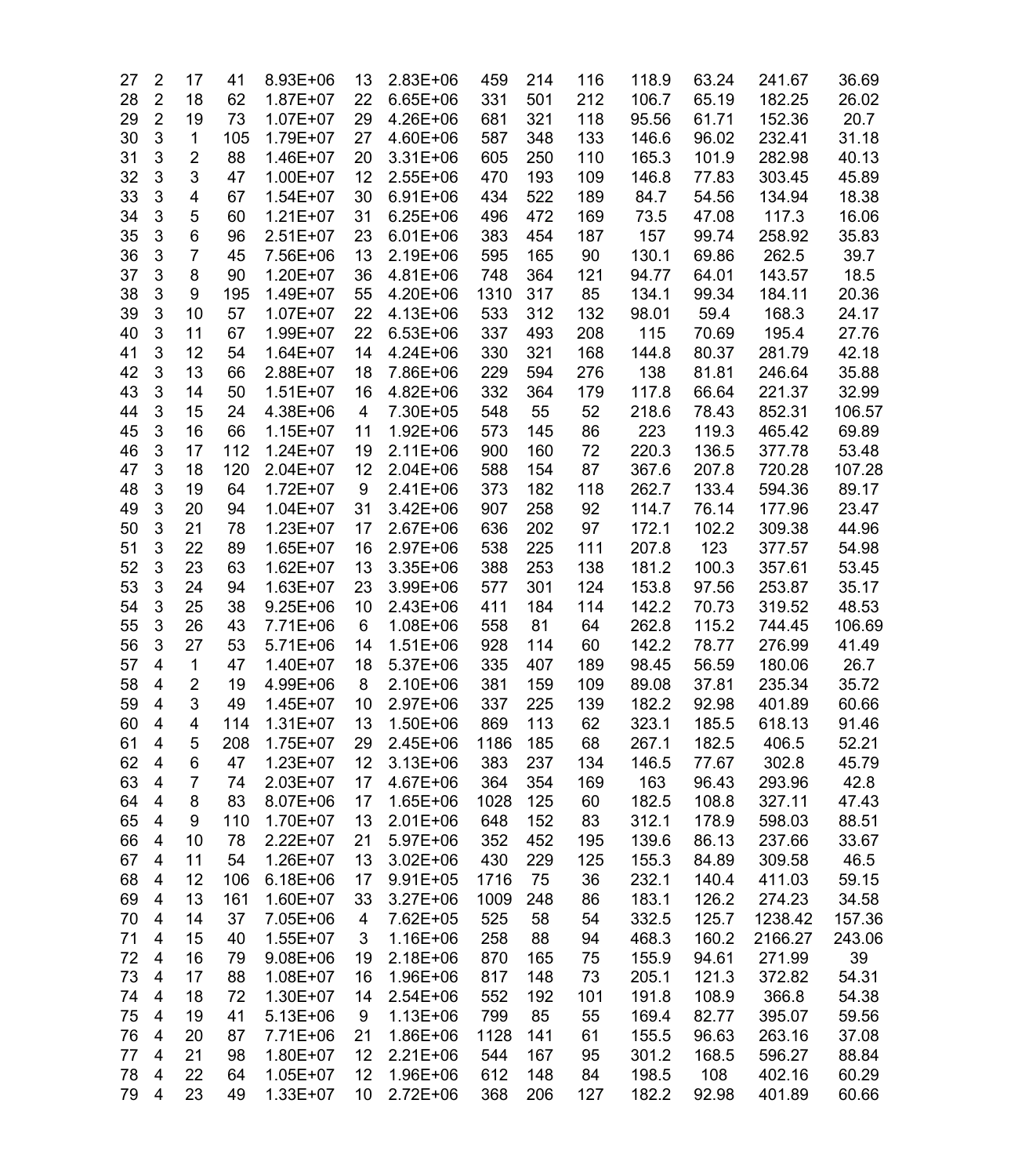| 4              | 1                       | 4              | 41  | $1.41E+07$   | 17 | 5.84E+06     | 291  | 440 | 210 | 91.58 | 51.32 | 171.89 | 25.81 |
|----------------|-------------------------|----------------|-----|--------------|----|--------------|------|-----|-----|-------|-------|--------|-------|
| 5              | 1                       | 5              | 49  | $1.57E+07$   | 20 | $6.41E + 06$ | 312  | 482 | 213 | 93.09 | 54.72 | 165.28 | 24.22 |
| 37             | 3                       | 8              | 90  | 1.20E+07     | 36 | 4.81E+06     | 748  | 364 | 121 | 94.77 | 64.01 | 143.57 | 18.5  |
| 29             | $\overline{2}$          | 19             | 73  | $1.07E + 07$ | 29 | 4.26E+06     | 681  | 321 | 118 | 95.56 | 61.71 | 152.36 | 20.7  |
| 8              | 1                       | 8              | 41  | 9.88E+06     | 16 | 3.86E+06     | 415  | 290 | 143 | 97.2  | 53.87 | 185.51 | 27.95 |
| 39             | 3                       | 10             | 57  | $1.07E + 07$ | 22 | 4.13E+06     | 533  | 312 | 132 | 98.01 | 59.4  | 168.3  | 24.17 |
| 57             | $\overline{\mathbf{4}}$ | $\mathbf{1}$   | 47  | 1.40E+07     | 18 | 5.37E+06     | 335  | 407 | 189 | 98.45 | 56.59 | 180.06 | 26.7  |
| 20             | $\overline{2}$          | 10             | 42  | $1.01E + 07$ | 15 | $3.61E + 06$ | 415  | 273 | 139 | 105.8 | 58.09 | 205.37 | 31    |
| 22             | $\overline{2}$          | 12             | 31  | 5.45E+06     | 11 | 1.93E+06     | 569  | 146 | 86  | 106.2 | 52.67 | 234.25 | 35.95 |
| 28             | $\overline{2}$          | 18             | 62  | 1.87E+07     | 22 | $6.65E + 06$ | 331  | 501 | 212 | 106.7 | 65.19 | 182.25 | 26.02 |
|                | $\overline{2}$          | 4              |     |              |    |              |      |     |     | 113.8 | 79.7  |        |       |
| 14             |                         |                | 123 | $1.24E + 07$ | 41 | 4.14E+06     | 990  | 312 | 97  |       |       | 166.15 | 20.35 |
| 49             | 3                       | 20             | 94  | $1.04E + 07$ | 31 | $3.42E + 06$ | 907  | 258 | 92  | 114.7 | 76.14 | 177.96 | 23.47 |
| 40             | 3                       | 11             | 67  | 1.99E+07     | 22 | $6.53E + 06$ | 337  | 493 | 208 | 115   | 70.69 | 195.4  | 27.76 |
| 43             | 3                       | 14             | 50  | $1.51E+07$   | 16 | $4.82E + 06$ | 332  | 364 | 179 | 117.8 | 66.64 | 221.37 | 32.99 |
| 27             | $\overline{2}$          | 17             | 41  | 8.93E+06     | 13 | $2.83E+06$   | 459  | 214 | 116 | 118.9 | 63.24 | 241.67 | 36.69 |
| 9              | 1                       | 9              | 57  | 7.33E+06     | 17 | 2.19E+06     | 778  | 164 | 79  | 126.8 | 73.49 | 232.33 | 34.23 |
| 24             | $\overline{c}$          | 14             | 41  | 7.11E+06     | 12 | 2.08E+06     | 577  | 157 | 89  | 128.6 | 67.23 | 268.48 | 40.8  |
| 36             | 3                       | $\overline{7}$ | 45  | 7.56E+06     | 13 | 2.19E+06     | 595  | 165 | 90  | 130.1 | 69.86 | 262.5  | 39.7  |
| 38             | 3                       | 9              | 195 | 1.49E+07     | 55 | 4.20E+06     | 1310 | 317 | 85  | 134.1 | 99.34 | 184.11 | 20.36 |
| 42             | 3                       | 13             | 66  | 2.88E+07     | 18 | 7.86E+06     | 229  | 594 | 276 | 138   | 81.81 | 246.64 | 35.88 |
| $\overline{2}$ | 1                       | $\overline{2}$ | 77  | $1.13E + 07$ | 21 | 3.09E+06     | 679  | 233 | 100 | 138.7 | 85.5  | 236.34 | 33.51 |
| 66             | 4                       | 10             | 78  | 2.22E+07     | 21 | 5.97E+06     | 352  | 452 | 195 | 139.6 | 86.13 | 237.66 | 33.67 |
| 56             | 3                       | 27             | 53  | 5.71E+06     | 14 | $1.51E + 06$ | 928  | 114 | 60  | 142.2 | 78.77 | 276.99 | 41.49 |
| 54             | 3                       | 25             | 38  | $9.25E + 06$ | 10 | $2.43E+06$   | 411  | 184 | 114 | 142.2 | 70.73 | 319.52 | 48.53 |
| 41             | 3                       | 12             | 54  | $1.64E + 07$ | 14 | 4.24E+06     | 330  | 321 | 168 | 144.8 | 80.37 | 281.79 | 42.18 |
| 15             | $\overline{2}$          | 5              | 66  | $1.12E + 07$ | 17 | 2.90E+06     | 587  | 218 | 104 | 146.3 | 85.78 | 265.47 | 38.84 |
| 62             | 4                       | 6              | 47  | $1.23E+07$   | 12 | $3.13E + 06$ | 383  | 237 | 134 | 146.5 | 77.67 | 302.8  | 45.79 |
| 1              | 1                       | 1              | 39  | $1.14E + 07$ | 10 | $2.92E + 06$ | 343  | 219 | 135 | 146.5 | 73.08 | 328.53 | 49.86 |
| 30             | 3                       | 1              | 105 | 1.79E+07     | 27 | 4.60E+06     | 587  | 348 | 133 | 146.6 | 96.02 | 232.41 | 31.18 |
| 32             | 3                       | 3              | 47  | $1.00E + 07$ | 12 | $2.55E+06$   | 470  | 193 | 109 | 146.8 | 77.83 | 303.45 | 45.89 |
| 3              | 1                       | 3              | 85  | 1.56E+07     | 21 | 3.85E+06     | 546  | 289 | 125 | 152.9 | 94.9  | 259.17 | 36.57 |
|                | $\overline{2}$          | 9              | 61  | $1.12E + 07$ | 15 | 2.76E+06     |      | 208 | 106 | 153   | 87    | 289.18 | 42.9  |
| 19             | 3                       |                |     |              |    |              | 543  |     |     |       |       |        |       |
| 53             |                         | 24             | 94  | $1.63E + 07$ | 23 | 3.99E+06     | 577  | 301 | 124 | 153.8 | 97.56 | 253.87 | 35.17 |
| 67             | 4                       | 11             | 54  | 1.26E+07     | 13 | $3.02E + 06$ | 430  | 229 | 125 | 155.3 | 84.89 | 309.58 | 46.5  |
| 76             | 4                       | 20             | 87  | 7.71E+06     | 21 | 1.86E+06     | 1128 | 141 | 61  | 155.5 | 96.63 | 263.16 | 37.08 |
| 72             | 4                       | 16             | 79  | $9.08E + 06$ | 19 | 2.18E+06     | 870  | 165 | 75  | 155.9 | 94.61 | 271.99 | 39    |
| 35             | 3                       | 6              | 96  | $2.51E+07$   | 23 | $6.01E + 06$ | 383  | 454 | 187 | 157   | 99.74 | 258.92 | 35.83 |
| 21             | $\overline{2}$          | 11             | 189 | $2.02E+07$   | 44 | 4.69E+06     | 938  | 354 | 106 | 162.3 | 117   | 230.37 | 26.96 |
| 63             | 4                       | $\overline{7}$ | 74  | 2.03E+07     | 17 | 4.67E+06     | 364  | 354 | 169 | 163   | 96.43 | 293.96 | 42.8  |
| 31             | 3                       | $\overline{2}$ | 88  | 1.46E+07     | 20 | 3.31E+06     | 605  | 250 | 110 | 165.3 | 101.9 | 282.98 | 40.13 |
| 18             | $\overline{\mathbf{c}}$ | 8              | 58  | 9.34E+06     | 13 | 2.09E+06     | 621  | 158 | 86  | 167.4 | 92.02 | 332.04 | 49.76 |
| 75             | $\overline{\mathbf{4}}$ | 19             | 41  | $5.13E + 06$ | 9  | $1.13E + 06$ | 799  | 85  | 55  | 169.4 | 82.77 | 395.07 | 59.56 |
| 50             | 3                       | 21             | 78  | $1.23E + 07$ | 17 | 2.67E+06     | 636  | 202 | 97  | 172.1 | 102.2 | 309.38 | 44.96 |
| 6              | 1                       | 6              | 60  | $1.11E+07$   | 13 | 2.40E+06     | 541  | 181 | 98  | 173.4 | 95.6  | 343.31 | 51.39 |
| 52             | 3                       | 23             | 63  | $1.62E + 07$ | 13 | 3.35E+06     | 388  | 253 | 138 | 181.2 | 100.3 | 357.61 | 53.45 |
| 59             | 4                       | 3              | 49  | 1.45E+07     | 10 | 2.97E+06     | 337  | 225 | 139 | 182.2 | 92.98 | 401.89 | 60.66 |
| 79             | 4                       | 23             | 49  | $1.33E + 07$ | 10 | 2.72E+06     | 368  | 206 | 127 | 182.2 | 92.98 | 401.89 | 60.66 |
| 11             | $\overline{c}$          | $\mathbf 1$    | 44  | $1.21E+07$   | 9  | 2.47E+06     | 364  | 186 | 121 | 182.3 | 89.73 | 423.04 | 63.7  |
| 64             | $\overline{\mathbf{4}}$ | 8              | 83  | 8.07E+06     | 17 | 1.65E+06     | 1028 | 125 | 60  | 182.5 | 108.8 | 327.11 | 47.43 |
| 23             | $\overline{c}$          | 13             | 49  | $9.65E + 06$ | 10 | 1.97E+06     | 508  | 148 | 92  | 183   | 93.38 | 403.59 | 60.92 |
| 69             | $\overline{\mathbf{4}}$ | 13             | 161 | 1.60E+07     | 33 | $3.27E + 06$ | 1009 | 248 | 86  | 183.1 | 126.2 | 274.23 | 34.58 |
|                | $\boldsymbol{2}$        | 3              |     |              |    |              | 324  |     |     |       | 71.73 |        |       |
| 13             | $\boldsymbol{2}$        |                | 25  | 7.72E+06     | 5  | 1.54E+06     |      | 116 | 99  | 184.4 |       | 611.93 | 83.26 |
| 16             |                         | 6              | 40  | 1.28E+07     | 8  | 2.56E+06     | 313  | 193 | 132 | 186.1 | 87.97 | 458.05 | 68.43 |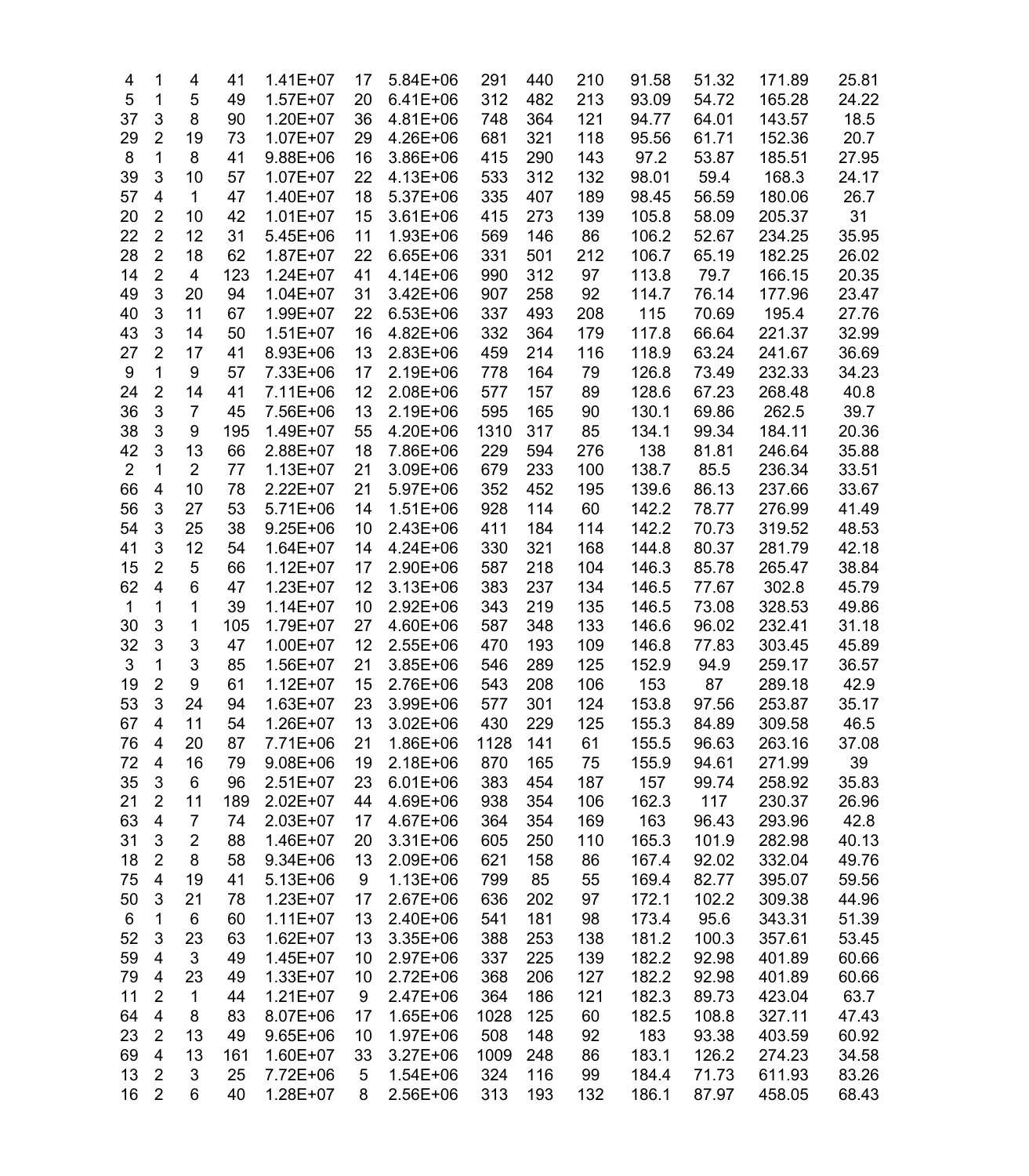| 7   | 1 |    | 77  | $1.33E + 07$ | 13 | $2.24E + 06$ | 581  | 168 | 92  | 221.6 | 124.4 | 432.39  | 64.32  |
|-----|---|----|-----|--------------|----|--------------|------|-----|-----|-------|-------|---------|--------|
| 25  | 2 | 15 | 54  | 7.51E+06     | 9  | $1.25E + 06$ | 719  | 94  | 61  | 222.9 | 111.7 | 509.9   | 76.58  |
| 45  | 3 | 16 | 66  | 1.15E+07     | 11 | $1.92E + 06$ | 573  | 145 | 86  | 223   | 119.3 | 465.42  | 69.89  |
| 12  | 2 | 2  | 55  | 1.75E+07     | 9  | $2.86E + 06$ | 315  | 215 | 140 | 227   | 113.9 | 518.52  | 77.86  |
| 68  | 4 | 12 | 106 | $6.18E + 06$ | 17 | $9.91E + 05$ | 1716 | 75  | 36  | 232.1 | 140.4 | 411.03  | 59.15  |
| 48  | 3 | 19 | 64  | 1.72E+07     | 9  | $2.41E + 06$ | 373  | 182 | 118 | 262.7 | 133.4 | 594.36  | 89.17  |
| 55  | 3 | 26 | 43  | 7.71E+06     | 6  | 1.08E+06     | 558  | 81  | 64  | 262.8 | 115.2 | 744.45  | 106.69 |
| 61  | 4 | 5  | 208 | 1.75E+07     | 29 | $2.45E + 06$ | 1186 | 185 | 68  | 267.1 | 182.5 | 406.5   | 52.21  |
| 77  | 4 | 21 | 98  | 1.80E+07     | 12 | $2.21E + 06$ | 544  | 167 | 95  | 301.2 | 168.5 | 596.27  | 88.84  |
| 65  | 4 | 9  | 110 | 1.70E+07     | 13 | $2.01E + 06$ | 648  | 152 | 83  | 312.1 | 178.9 | 598.03  | 88.51  |
| 60. | 4 | 4  | 114 | $1.31E + 07$ | 13 | $1.50E + 06$ | 869  | 113 | 62  | 323.1 | 185.5 | 618.13  | 91.46  |
| 70  | 4 | 14 | 37  | 7.05E+06     | 4  | 7.62E+05     | 525  | 58  | 54  | 332.5 | 125.7 | 1238.42 | 157.36 |
| 47  | 3 | 18 | 120 | $2.04E + 07$ | 12 | $2.04E + 06$ | 588  | 154 | 87  | 367.6 | 207.8 | 720.28  | 107.28 |
| 71  | 4 | 15 | 40  | 1.55E+07     | 3  | $1.16E + 06$ | 258  | 88  | 94  | 468.3 | 160.2 | 2166.27 | 243.06 |

### **PARAMETERS:**

nM: Number of mounts rhoD: Effective track density (tr/cm  $2$ ) nD: Count for fluence monitor (tr) uGlass: Uranium concentration of glass standard (ppm) zeta: zeta factor (a cm  $2$ /tr) zetaSE: standard error of zeta factor (a cm  $2$ /tr) sSC: size of square counter (cm  $2$ )

| nM | rhoD          | nD   | uGlass | zeta   | zetaSE | sSC     |
|----|---------------|------|--------|--------|--------|---------|
|    | $5.29E + 0.5$ | 6594 | 39.8   | 145.39 | 7.04   | 1.0E-08 |
|    | $5.28E + 0.5$ | 6579 | 39.8   | 145.39 | 7.04   | 1.0E-08 |
|    | $5.27E + 0.5$ | 6565 | 39.8   | 145.39 | 7.04   | 1.0E-08 |
|    | $5.26E + 0.5$ | 6551 | 39.8   | 145.39 | 7.04   | 1.0E-08 |

Sample ID v1504 a-c, ETH404, #7-8, GF 43013

SAMPLE POOLED and CENTRAL AGES age :age (Ma) clL : lower 0.95 confidential interval (Ma) cIU :upper 0.95 confidential interval (Ma) sE : standard error (Ma)

| Pooled 177<br>Central 177                                         | age | cIL<br>165<br>153 | clU<br>189.65<br>204.12 | sЕ<br>6<br>13 |      |  |  |  |  |
|-------------------------------------------------------------------|-----|-------------------|-------------------------|---------------|------|--|--|--|--|
| Probability of $\chi$ 2 (%):<br>O<br>Age dispersion (%):<br>34.45 |     |                   |                         |               |      |  |  |  |  |
| Pooled spontaneous tracks:                                        |     |                   |                         |               | 5101 |  |  |  |  |
| Pooled induced tracks:<br>1083                                    |     |                   |                         |               |      |  |  |  |  |
| 38078<br>Pooled counter squares:                                  |     |                   |                         |               |      |  |  |  |  |
| Mean U concentration $+/- 1 \sigma$ (ppm): 216 $+/- 14$           |     |                   |                         |               |      |  |  |  |  |

SIN GR DAT/ in **ORIGINAL ORDER:** n taroin numbor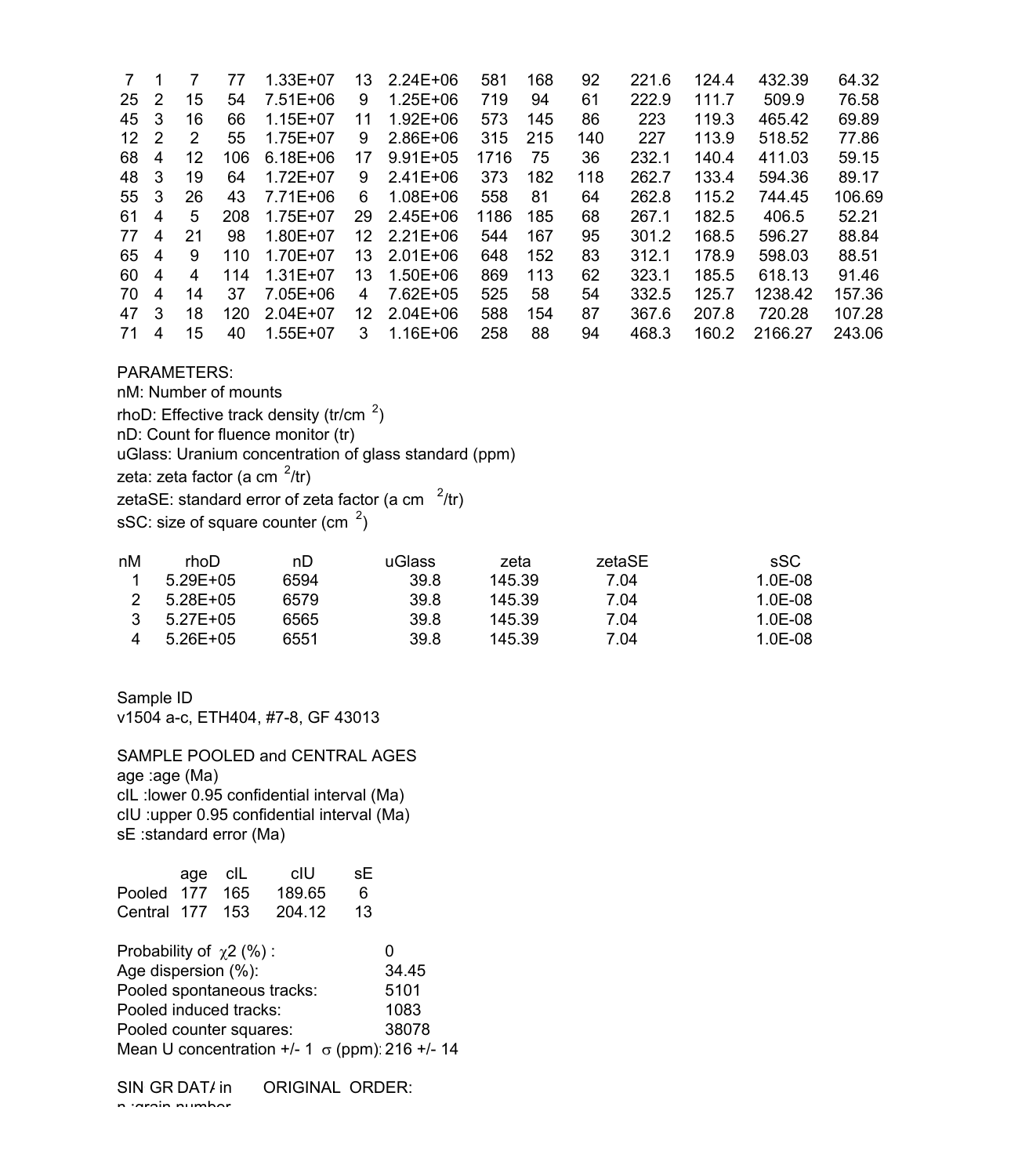rhoS : density of spontaneous tracks (tr/cm  $\rightarrow$ )

rhol : density of induced tracks (tr/cm  $^{-2}$ ) nSq :number of counter squares uG :uranium concentration (ppm) uGSE :standard error of uranium concentration ageG :grain age (Ma) cILG :lower 0.95 confidential interval (Ma) cIUG :upper 0.95 confidential interval (Ma) sEG : relative standard error  $(1 \sigma, Ma)$ 

... in ORIGINAL ORDER:<br>p. mN.cNM p.S. p. rboS.

| n              |                  | mN gNM         | nS  | rhoS         | nl | rhol         | nSq  | uG  | uGSE | ageG  | cILG  | clUG    | sEG    |
|----------------|------------------|----------------|-----|--------------|----|--------------|------|-----|------|-------|-------|---------|--------|
| 1              | 1                | 1              | 67  | 1.38E+07     | 19 | 3.93E+06     | 484  | 299 | 135  | 132   | 79.11 | 232.36  | 33.58  |
| $\overline{2}$ | 1                | $\overline{2}$ | 86  | 2.58E+07     | 15 | 4.49E+06     | 334  | 342 | 174  | 212.6 | 123.9 | 394.35  | 57.84  |
| 3              | 1                | 3              | 32  | 8.84E+06     | 9  | 2.49E+06     | 362  | 189 | 123  | 132.2 | 62.78 | 314.47  | 47.67  |
| 4              | 1                | 4              | 139 | $6.17E + 06$ | 48 | 2.13E+06     | 2252 | 162 | 47   | 109   | 78.3  | 154.55  | 18.12  |
| 5              | 1                | 5              | 70  | 1.56E+07     | 19 | 4.23E+06     | 449  | 322 | 146  | 137.8 | 82.88 | 242     | 34.9   |
| 6              | 1                | 6              | 35  | $1.01E + 07$ | 4  | $1.15E + 06$ | 347  | 88  | 83   | 313.7 | 117.9 | 1175.57 | 148.95 |
| 7              | 1                | $\overline{7}$ | 79  | 3.50E+07     | 15 | $6.64E + 06$ | 226  | 505 | 257  | 195.6 | 113.4 | 364.41  | 53.58  |
| 8              | 1                | 8              | 51  | $1.04E + 07$ | 11 | 2.24E+06     | 492  | 170 | 100  | 172   | 90.12 | 364.88  | 55.08  |
| 9              | 1                | 9              | 123 | 2.81E+07     | 29 | $6.62E + 06$ | 438  | 504 | 186  | 158.7 | 106   | 246.27  | 32.32  |
| 10             | 1                | 10             | 107 | 1.63E+07     | 35 | 5.33E+06     | 657  | 405 | 136  | 114.9 | 78.23 | 173.32  | 22.14  |
| 11             | 1                | 11             | 71  | 1.35E+07     | 18 | 3.41E+06     | 528  | 259 | 121  | 147.4 | 87.85 | 262.23  | 38.02  |
| 12             | $\mathbf{1}$     | 12             | 58  | $1.17E + 07$ | 15 | 3.02E+06     | 497  | 230 | 117  | 144.3 | 81.74 | 273.68  | 40.68  |
| 13             | 1                | 13             | 91  | 1.50E+07     | 34 | 5.60E+06     | 607  | 426 | 145  | 100.7 | 67.59 | 153.99  | 20.02  |
| 14             | 1                | 14             | 55  | 1.35E+07     | 20 | 4.89E+06     | 409  | 372 | 164  | 103.3 | 61.39 | 181.77  | 26.43  |
| 15             | 1                | 15             | 67  | 1.29E+07     | 12 | 2.30E+06     | 521  | 175 | 99   | 206.7 | 112.9 | 417.76  | 62.56  |
| 16             | 1                | 16             | 75  | $1.82E + 07$ | 20 | 4.85E+06     | 412  | 369 | 163  | 140.3 | 85.58 | 242.21  | 34.6   |
| 17             | 1                | 17             | 61  | 1.64E+07     | 21 | 5.65E+06     | 372  | 429 | 185  | 109   | 65.98 | 188.37  | 27.07  |
| 18             | 1                | 18             | 66  | 1.85E+07     | 10 | 2.81E+06     | 356  | 214 | 132  | 243   | 127   | 525.87  | 79.01  |
| 19             | $\boldsymbol{2}$ | $\mathbf 1$    | 34  | 6.98E+06     | 9  | 1.85E+06     | 487  | 140 | 91   | 140.6 | 67.28 | 332.81  | 50.38  |
| 20             | $\overline{2}$   | $\overline{2}$ | 61  | 6.89E+06     | 19 | 2.15E+06     | 885  | 163 | 74   | 120.6 | 71.71 | 213.49  | 31.01  |
| 21             | $\overline{c}$   | 3              | 99  | $9.71E + 06$ | 12 | 1.18E+06     | 1020 | 89  | 51   | 303.6 | 169.9 | 600.64  | 89.48  |
| 22             | $\overline{2}$   | 4              | 149 | 1.62E+07     | 29 | $3.15E + 06$ | 920  | 239 | 88   | 192.1 | 129.6 | 295.82  | 38.46  |
| 23             | $\overline{2}$   | 5              | 133 | $1.11E+07$   | 36 | 3.01E+06     | 1197 | 228 | 76   | 138.9 | 96.06 | 206.41  | 25.83  |
| 24             | $\overline{c}$   | 6              | 52  | 9.37E+06     | 19 | $3.42E + 06$ | 555  | 260 | 118  | 103   | 60.36 | 184.31  | 27.03  |
| 25             | $\overline{2}$   | 7              | 87  | 1.96E+07     | 13 | 2.93E+06     | 444  | 222 | 121  | 247.6 | 140.1 | 480.14  | 71.25  |
| 26             | $\overline{2}$   | 8              | 72  | 2.27E+07     | 18 | 5.68E+06     | 317  | 431 | 201  | 149.7 | 89.35 | 266.23  | 38.58  |
| 27             | $\overline{c}$   | 9              | 80  | 1.47E+07     | 17 | $3.12E + 06$ | 545  | 237 | 113  | 175.7 | 104.5 | 315.4   | 45.79  |
| 28             | $\overline{c}$   | 10             | 68  | 1.62E+07     | 14 | 3.34E+06     | 419  | 254 | 133  | 180.9 | 102.3 | 347.14  | 51.54  |
| 29             | $\overline{2}$   | 11             | 24  | 7.04E+06     | 12 | $3.52E + 06$ | 341  | 267 | 151  | 75.3  | 36.56 | 165.25  | 25.74  |
| 30             | $\overline{2}$   | 12             | 34  | 3.89E+06     | 10 | $1.14E + 06$ | 875  | 87  | 54   | 126.9 | 62.3  | 287.74  | 43.84  |
| 31             | $\overline{c}$   | 13             | 82  | 2.22E+07     | 13 | $3.52E + 06$ | 369  | 267 | 146  | 233.7 | 131.7 | 454.5   | 67.51  |
| 32             | $\overline{2}$   | 14             | 49  | 8.24E+06     | 19 | 3.19E+06     | 595  | 242 | 110  | 97.08 | 56.57 | 174.54  | 25.69  |
| 33             | $\overline{2}$   | 15             | 89  | $1.21E + 07$ | 17 | 2.31E+06     | 735  | 176 | 84   | 195.1 | 116.8 | 348.37  | 50.39  |
| 34             | $\boldsymbol{2}$ | 16             | 118 | $9.81E + 06$ | 21 | 1.75E+06     | 1203 | 132 | 57   | 209.4 | 132.5 | 349.45  | 48.63  |
| 35             | $\overline{2}$   | 17             | 64  | $1.41E+07$   | 14 | 3.08E+06     | 455  | 233 | 123  | 170.4 | 95.95 | 328.2   | 48.83  |
| 36             | $\overline{2}$   | 18             | 103 | 2.23E+07     | 8  | 1.74E+06     | 461  | 132 | 90   | 464.7 | 235.6 | 1073.15 | 161.25 |
| 37             | $\boldsymbol{2}$ | 19             | 84  | 2.28E+07     | 5  | 1.36E+06     | 369  | 103 | 88   | 593.4 | 258.5 | 1760.38 | 249.77 |
| 38             | $\overline{c}$   | 20             | 101 | $1.94E + 07$ | 8  | $1.53E + 06$ | 522  | 116 | 80   | 456   | 230.9 | 1054.42 | 158.36 |
| 39             | $\overline{c}$   | 21             | 68  | 2.13E+07     | 16 | 5.00E+06     | 320  | 379 | 187  | 158.8 | 92.28 | 292.71  | 43.01  |
| 40             | $\boldsymbol{2}$ | 22             | 36  | 7.42E+06     | 8  | 1.65E+06     | 485  | 125 | 86   | 166.7 | 77.92 | 413.83  | 61.9   |
| 41             | $\overline{c}$   | 23             | 97  | 1.73E+07     | 19 | 3.39E+06     | 561  | 257 | 117  | 190.5 | 117.1 | 328.77  | 46.76  |
| 42             | $\boldsymbol{2}$ | 24             | 64  | $1.52E + 07$ | 16 | 3.80E+06     | 421  | 288 | 142  | 149.6 | 86.52 | 276.72  | 40.76  |
| 43             | $\overline{2}$   | 25             | 76  | 1.55E+07     | 16 | 3.25E+06     | 492  | 247 | 122  | 177.2 | 103.8 | 324.56  | 47.49  |
| 44             | $\overline{2}$   | 26             | 86  | 2.82E+07     | 8  | 2.62E+06     | 305  | 199 | 137  | 390.4 | 195.9 | 912.19  | 136.52 |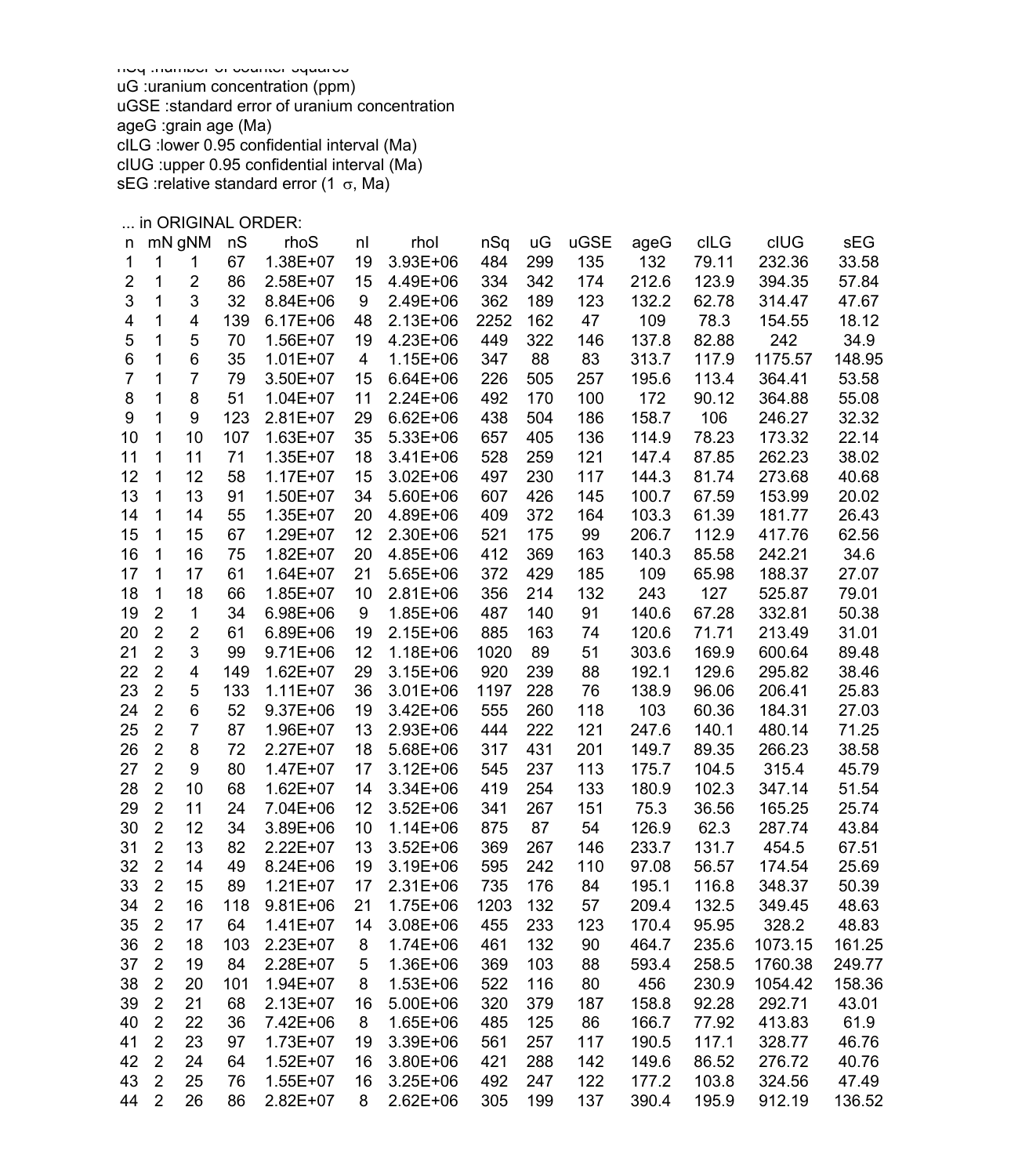| 52           | $\overline{2}$   | 34             | 191 | 1.67E+07     | 14 | 1.23E+06     | 1142 | 93  | 49   | 495   | 295.5 | 903.49  | 132.73 |
|--------------|------------------|----------------|-----|--------------|----|--------------|------|-----|------|-------|-------|---------|--------|
| 53           | $\overline{c}$   | 35             | 120 | 7.83E+06     | 29 | 1.89E+06     | 1532 | 144 | 53   | 155.2 | 103.6 | 241.12  | 31.69  |
| 54           | $\boldsymbol{2}$ | 36             | 93  | 1.80E+07     | 13 | $2.52E+06$   | 517  | 191 | 104  | 264.3 | 150.1 | 510.78  | 75.72  |
| 55           | $\overline{2}$   | 37             | 31  | $5.85E + 06$ | 10 | 1.89E+06     | 530  | 143 | 88   | 115.9 | 56.21 | 264.82  | 40.47  |
| 56           | $\overline{c}$   | 38             | 97  | $1.42E + 07$ | 26 | $3.81E + 06$ | 682  | 289 | 113  | 140.1 | 90.79 | 224.69  | 30.47  |
| 57           | $\overline{2}$   | 39             | 130 | $2.17E+07$   | 9  | $1.51E + 06$ | 598  | 114 | 74   | 520   | 275.3 | 1127.19 | 170.45 |
| 58           | $\overline{c}$   | 40             | 93  | 1.33E+07     | 16 | 2.28E+06     | 701  | 173 | 85   | 216.1 | 128.2 | 391.7   | 56.97  |
| 59           | $\overline{2}$   | 41             | 42  | $1.12E + 07$ | 4  | 1.06E+06     | 376  | 81  | 76   | 375.2 | 143.6 | 1378.86 | 176.33 |
| 60           | $\overline{2}$   | 42             | 97  | 1.70E+07     | 35 | $6.14E + 06$ | 570  | 466 | 157  | 104.5 | 70.69 | 158.41  | 20.39  |
| 61           | $\overline{2}$   | 43             | 243 | 1.16E+07     | 72 | $3.43E + 06$ | 2100 | 260 | 61   | 126.8 | 97.31 | 165.11  | 17.27  |
|              |                  | NCREASING AGE  |     |              |    |              |      |     |      |       |       |         |        |
|              |                  |                |     |              |    |              |      |     |      |       |       |         |        |
| n            |                  | mN gNM         | nS  | rhoS         | nl | rhol         | nSq  | uG  | uGSE | ageG  | cILG  | cIUG    | sEG    |
| 29           | $\overline{2}$   | 11             | 24  | 7.04E+06     | 12 | $3.52E + 06$ | 341  | 267 | 151  | 75.3  | 36.56 | 165.25  | 25.74  |
| 32           | $\overline{c}$   | 14             | 49  | 8.24E+06     | 19 | 3.19E+06     | 595  | 242 | 110  | 97.08 | 56.57 | 174.54  | 25.69  |
| 13           | $\mathbf{1}$     | 13             | 91  | 1.50E+07     | 34 | 5.60E+06     | 607  | 426 | 145  | 100.7 | 67.59 | 153.99  | 20.02  |
| 24           | $\overline{2}$   | 6              | 52  | $9.37E + 06$ | 19 | $3.42E + 06$ | 555  | 260 | 118  | 103   | 60.36 | 184.31  | 27.03  |
| 14           | $\mathbf{1}$     | 14             | 55  | 1.35E+07     | 20 | 4.89E+06     | 409  | 372 | 164  | 103.3 | 61.39 | 181.77  | 26.43  |
| 60           | $\overline{2}$   | 42             | 97  | 1.70E+07     | 35 | $6.14E + 06$ | 570  | 466 | 157  | 104.5 | 70.69 | 158.41  | 20.39  |
| 4            | 1                | 4              | 139 | $6.17E + 06$ | 48 | $2.13E + 06$ | 2252 | 162 | 47   | 109   | 78.3  | 154.55  | 18.12  |
| 17           | 1                | 17             | 61  | 1.64E+07     | 21 | $5.65E + 06$ | 372  | 429 | 185  | 109   | 65.98 | 188.37  | 27.07  |
| 51           | 2                | 33             | 73  | 7.32E+06     | 25 | 2.51E+06     | 997  | 190 | 75   | 109.9 | 69.43 | 180.57  | 25.08  |
| 10           | 1                | 10             | 107 | $1.63E + 07$ | 35 | $5.33E + 06$ | 657  | 405 | 136  | 114.9 | 78.23 | 173.32  | 22.14  |
| 55           | $\overline{2}$   | 37             | 31  | $5.85E + 06$ | 10 | 1.89E+06     | 530  | 143 | 88   | 115.9 | 56.21 | 264.82  | 40.47  |
| 20           | $\overline{2}$   | $\overline{2}$ | 61  | 6.89E+06     | 19 | 2.15E+06     | 885  | 163 | 74   | 120.6 | 71.71 | 213.49  | 31.01  |
| 61           | $\overline{2}$   | 43             | 243 | 1.16E+07     | 72 | $3.43E + 06$ | 2100 | 260 | 61   | 126.8 | 97.31 | 165.11  | 17.27  |
| 30           | $\overline{2}$   | 12             | 34  | 3.89E+06     | 10 | $1.14E + 06$ | 875  | 87  | 54   | 126.9 | 62.3  | 287.74  | 43.84  |
| $\mathbf{1}$ | 1                | 1              | 67  | 1.38E+07     | 19 | $3.93E + 06$ | 484  | 299 | 135  | 132   | 79.11 | 232.36  | 33.58  |
| 3            | 1                | 3              | 32  | 8.84E+06     | 9  | 2.49E+06     | 362  | 189 | 123  | 132.2 | 62.78 | 314.47  | 47.67  |
| 5            | 1                | 5              | 70  | 1.56E+07     | 19 | $4.23E + 06$ | 449  | 322 | 146  | 137.8 | 82.88 | 242     | 34.9   |
|              | $\overline{c}$   | 5              | 133 |              |    |              |      | 228 |      |       |       |         |        |
| 23           | $\overline{2}$   |                |     | $1.11E+07$   | 36 | $3.01E + 06$ | 1197 |     | 76   | 138.9 | 96.06 | 206.41  | 25.83  |
| 56           |                  | 38             | 97  | $1.42E + 07$ | 26 | 3.81E+06     | 682  | 289 | 113  | 140.1 | 90.79 | 224.69  | 30.47  |
| 16           | $\mathbf{1}$     | 16             | 75  | $1.82E + 07$ | 20 | 4.85E+06     | 412  | 369 | 163  | 140.3 | 85.58 | 242.21  | 34.6   |
| 19           | $\overline{2}$   | $\mathbf{1}$   | 34  | 6.98E+06     | 9  | 1.85E+06     | 487  | 140 | 91   | 140.6 | 67.28 | 332.81  | 50.38  |
| 12           | 1                | 12             | 58  | $1.17E + 07$ | 15 | $3.02E + 06$ | 497  | 230 | 117  | 144.3 | 81.74 | 273.68  | 40.68  |
| 11           | 1                | 11             | 71  | 1.35E+07     | 18 | $3.41E + 06$ | 528  | 259 | 121  | 147.4 | 87.85 | 262.23  | 38.02  |
| 42           | $\boldsymbol{2}$ | 24             | 64  | $1.52E+07$   | 16 | 3.80E+06     | 421  | 288 | 142  | 149.6 | 86.52 | 276.72  | 40.76  |
| 26           | $\boldsymbol{2}$ | 8              | 72  | 2.27E+07     | 18 | 5.68E+06     | 317  | 431 | 201  | 149.7 | 89.35 | 266.23  | 38.58  |
| 53           | $\overline{2}$   | 35             | 120 | 7.83E+06     | 29 | 1.89E+06     | 1532 | 144 | 53   | 155.2 | 103.6 | 241.12  | 31.69  |
| 9            | 1                | 9              | 123 | $2.81E+07$   | 29 | $6.62E + 06$ | 438  | 504 | 186  | 158.7 | 106   | 246.27  | 32.32  |
| 39           | $\boldsymbol{2}$ | 21             | 68  | $2.13E+07$   | 16 | 5.00E+06     | 320  | 379 | 187  | 158.8 | 92.28 | 292.71  | 43.01  |
| 48           | $\overline{2}$   | 30             | 86  | 1.65E+07     | 20 | 3.85E+06     | 520  | 292 | 129  | 160.9 | 99.08 | 275.78  | 39.14  |
| 40           | $\boldsymbol{2}$ | 22             | 36  | 7.42E+06     | 8  | 1.65E+06     | 485  | 125 | 86   | 166.7 | 77.92 | 413.83  | 61.9   |
| 35           | $\overline{2}$   | 17             | 64  | $1.41E+07$   | 14 | 3.08E+06     | 455  | 233 | 123  | 170.4 | 95.95 | 328.2   | 48.83  |
| 8            | 1                | 8              | 51  | $1.04E + 07$ | 11 | $2.24E + 06$ | 492  | 170 | 100  | 172   | 90.12 | 364.88  | 55.08  |
| 27           | $\overline{2}$   | 9              | 80  | 1.47E+07     | 17 | $3.12E + 06$ | 545  | 237 | 113  | 175.7 | 104.5 | 315.4   | 45.79  |
| 43           | $\overline{c}$   | 25             | 76  | $1.55E+07$   | 16 | $3.25E + 06$ | 492  | 247 | 122  | 177.2 | 103.8 | 324.56  | 47.49  |
| 28           | $\overline{2}$   | 10             | 68  | $1.62E + 07$ | 14 | $3.34E + 06$ | 419  | 254 | 133  | 180.9 | 102.3 |         | 51.54  |
|              | $\overline{2}$   |                |     |              |    |              |      |     |      |       |       | 347.14  |        |
| 41           |                  | 23             | 97  | 1.73E+07     | 19 | 3.39E+06     | 561  | 257 | 117  | 190.5 | 117.1 | 328.77  | 46.76  |
| 22           | $\overline{2}$   | $\overline{4}$ | 149 | $1.62E + 07$ | 29 | $3.15E + 06$ | 920  | 239 | 88   | 192.1 | 129.6 | 295.82  | 38.46  |
| 50           | $\overline{2}$   | 32             | 94  | 2.53E+07     | 18 | 4.84E+06     | 372  | 367 | 171  | 194.7 | 118.2 | 341.37  | 48.95  |
| 33           | $\overline{2}$   | 15             | 89  | 1.21E+07     |    | 17 2.31E+06  | 735  | 176 | 84   | 195.1 | 116.8 | 348.37  | 50.39  |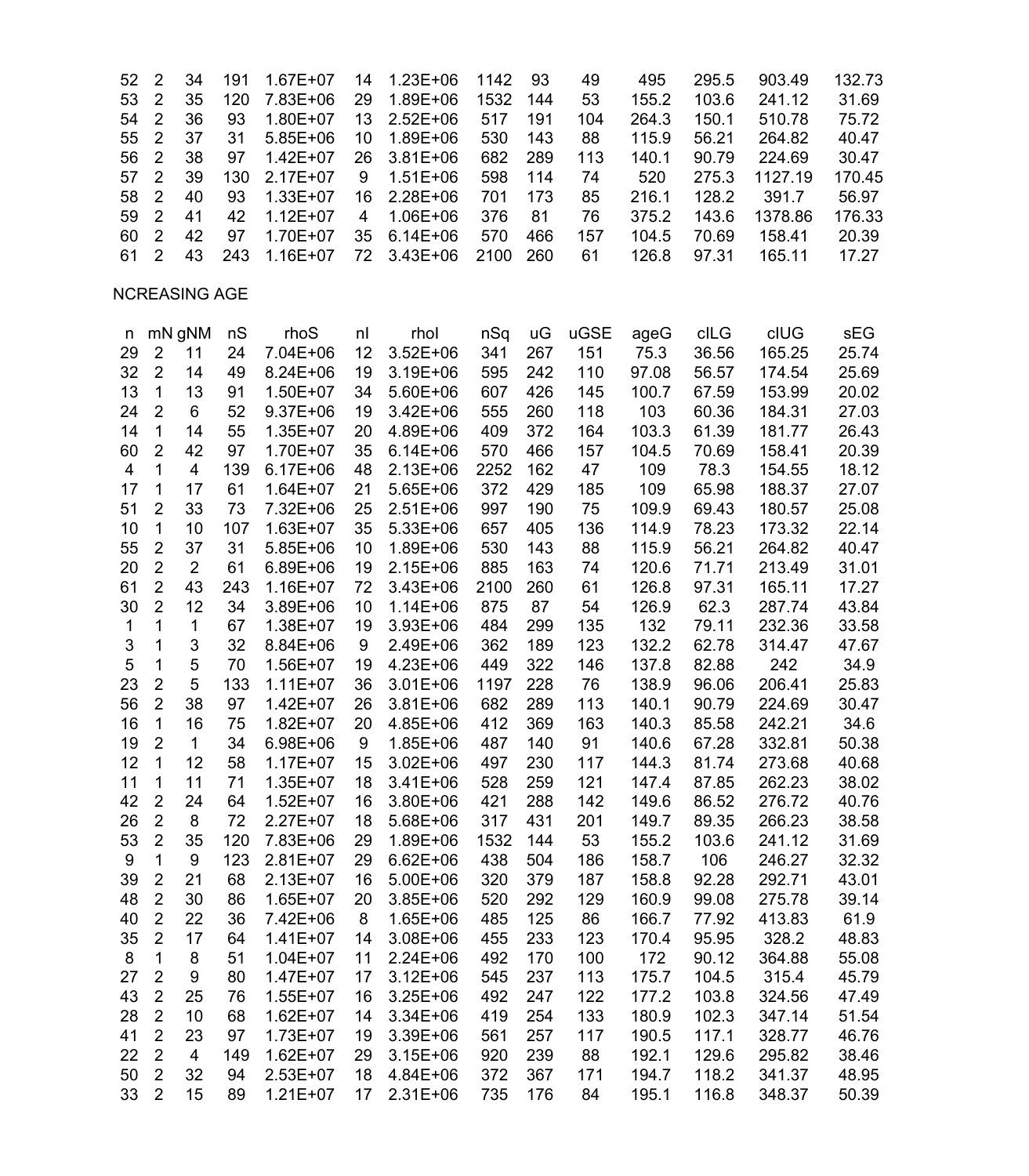| 47 | 2  | 29 | 67  | 1.44E+07     | 10 | $2.15E + 06$ | 465  | 163 | 101 | 247.1 | 129.3 | 534.31  | 80.27  |
|----|----|----|-----|--------------|----|--------------|------|-----|-----|-------|-------|---------|--------|
| 25 | 2  |    | 87  | 1.96E+07     | 13 | $2.93E + 06$ | 444  | 222 | 121 | 247.6 | 140.1 | 480.14  | 71.25  |
| 54 | 2  | 36 | 93  | 1.80E+07     | 13 | $2.52E + 06$ | 517  | 191 | 104 | 264.3 | 150.1 | 510.78  | 75.72  |
| 21 | 2  | 3  | 99  | $9.71E + 06$ | 12 | 1.18E+06     | 1020 | 89  | 51  | 303.6 | 169.9 | 600.64  | 89.48  |
| 6  | -1 | 6  | 35  | $1.01E + 07$ | 4  | 1.15E+06     | 347  | 88  | 83  | 313.7 | 117.9 | 1175.57 | 148.95 |
| 59 | 2  | 41 | 42  | $1.12E + 07$ | 4  | 1.06E+06     | 376  | 81  | 76  | 375.2 | 143.6 | 1378.86 | 176.33 |
| 44 | 2  | 26 | 86  | $2.82E+07$   | 8  | $2.62E + 06$ | 305  | 199 | 137 | 390.4 | 195.9 | 912.19  | 136.52 |
| 38 | 2  | 20 | 101 | $1.94E + 07$ | 8  | $1.53E + 06$ | 522  | 116 | 80  | 456   | 230.9 | 1054.42 | 158.36 |
| 36 | 2  | 18 | 103 | $2.23E+07$   | 8  | $1.74E + 06$ | 461  | 132 | 90  | 464.7 | 235.6 | 1073.15 | 161.25 |
| 45 | 2  | 27 | 80  | $1.28E + 07$ | 6  | $9.63E + 05$ | 623  | 73  | 57  | 477.8 | 219.7 | 1288.88 | 187.77 |
| 52 | 2  | 34 | 191 | $1.67E + 07$ | 14 | $1.23E + 06$ | 1142 | 93  | 49  | 495   | 295.5 | 903.49  | 132.73 |
| 57 | 2  | 39 | 130 | 2.17E+07     | 9  | $1.51E + 06$ | 598  | 114 | 74  | 520   | 275.3 | 1127.19 | 170.45 |
| 37 | 2  | 19 | 84  | 2.28E+07     | 5. | 1.36E+06     | 369  | 103 | 88  | 593.4 | 258.5 | 1760.38 | 249.77 |
| 49 | 2  | 31 | 94  | 1.66E+07     | 5  | $8.82E + 05$ | 567  | 67  | 57  | 660.5 | 289.8 | 1936.73 | 277    |

## PARAMETERS:

nM: Number of mounts

rhoD: Effective track density (tr/cm  $2$ )

nD: Count for fluence monitor (tr)

uGlass: Uranium concentration of glass standard (ppm)

zeta: zeta factor (a cm <sup>2</sup>/tr)

zetaSE: standard error of zeta factor (a cm $^{-2}$ /tr)

sSC: size of square counter (cm $^2$ )

| nM | rhoD     | nD   | uGlass | zeta   | zetaSE | .sSC     |
|----|----------|------|--------|--------|--------|----------|
|    | 5.23E+05 | 6523 | 39.8   | 145.39 | 7.04   | 1.00E-08 |
|    | 5.25E+05 | 6537 | 39.8   | 145.39 | 7.04   | 1.00E-08 |